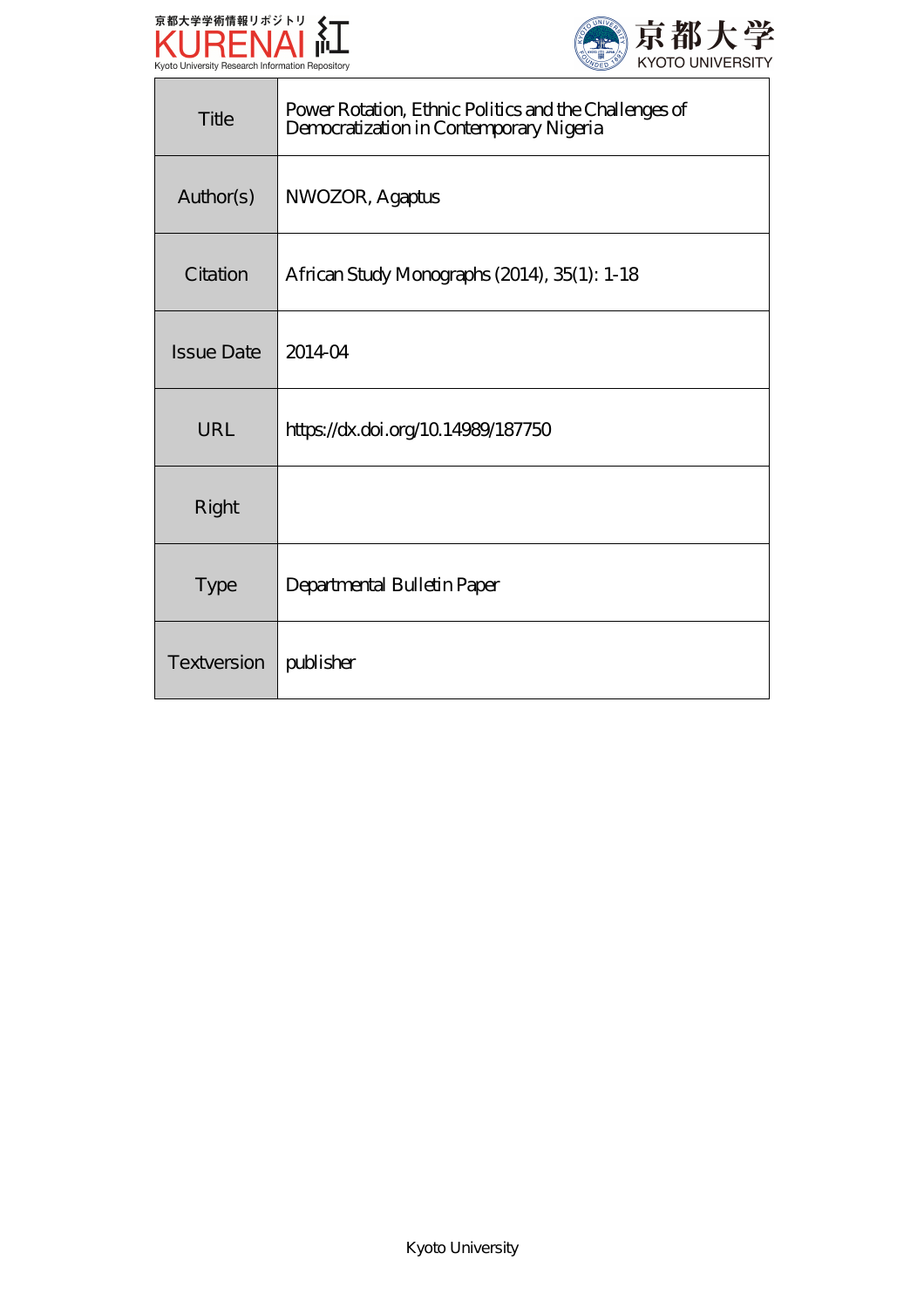# Power Rotation, Ethnic Politics and the Challenges of Democratization in Contemporary Nigeria

#### Agaptus NWOZOR

*Department of Political Science and International Relations, Landmark University*

ABSTRACT This article examines contemporary arguments and counter-arguments about zoning and power rotation, and the overall implications of these principles for the consolidation of democracy in Nigeria. Because geopolitical zone structures roughly approximate to ethnonational groups, they play a central aggregating role in Nigeria's body politic. However, arguments about zoning and power rotation tend to undermine the geopolitical system and bolster the nation's North/South division. The death of President Umaru Musa Yar'Adua in 2010 opened a "Pandora's box" of intrigue within Nigeria's political elite. In the run-up to the 2011 Nigerian presidential election, logics of ethnicity, geopolitical zones, and geographic dichotomization were employed as justifications for claiming the presidency. Post-election riots and Nigeria's general lack of security are rooted in, and dictated by, the logic of this struggle for power. Delimiting the country in terms of North and South rather than geopolitical zones, depersonalizes and undermines ethno-national identities, which are important building blocks for the Nigerian Federation. It may also result in the creation of structural flaws that will drive and sustain political tension within the polity and pose a serious challenge to the consolidation of Nigeria's democratization.

Key Words: Power rotation; Democratization; Ethnic politics; Geopolitical zones; Political restructuring.

#### INTRODUCTION

The leadership question in Nigeria has lingered unresolved for the last fiftythree years. This is as a result of four factors: the ascendancy and continued dominance of ethnicity as an aggregating tool, the retreat of Nigerian federalism, the perception of an exclusive right to leadership by the northern political elite, and the backlash of opposition from other ethnic groups (Ibeanu, 1999; Abubakar, 2004; Babawale, 2007). These factors have not only intensified the intractability of the leadership question but have also served as an incentive for antagonistic politicking.

In the run-up to the 2011 general elections, debates and controversy between residents of Nigeria's geopolitical zones about the trajectory of the presidential baton brought to the fore the centrifugal tendencies of elite interests. Popular interpretations of zoning and rotation by contending elite were not only flawed but also grossly misleading. While the elite dichotomization of the Nigerian state, either in terms of North and South or geopolitical zones, can be analytically useful, its relation to the 1999 Nigerian Constitution is arbitrary and, therefore, lacks legitimacy. These categorizations and differentiations were introduced into Nige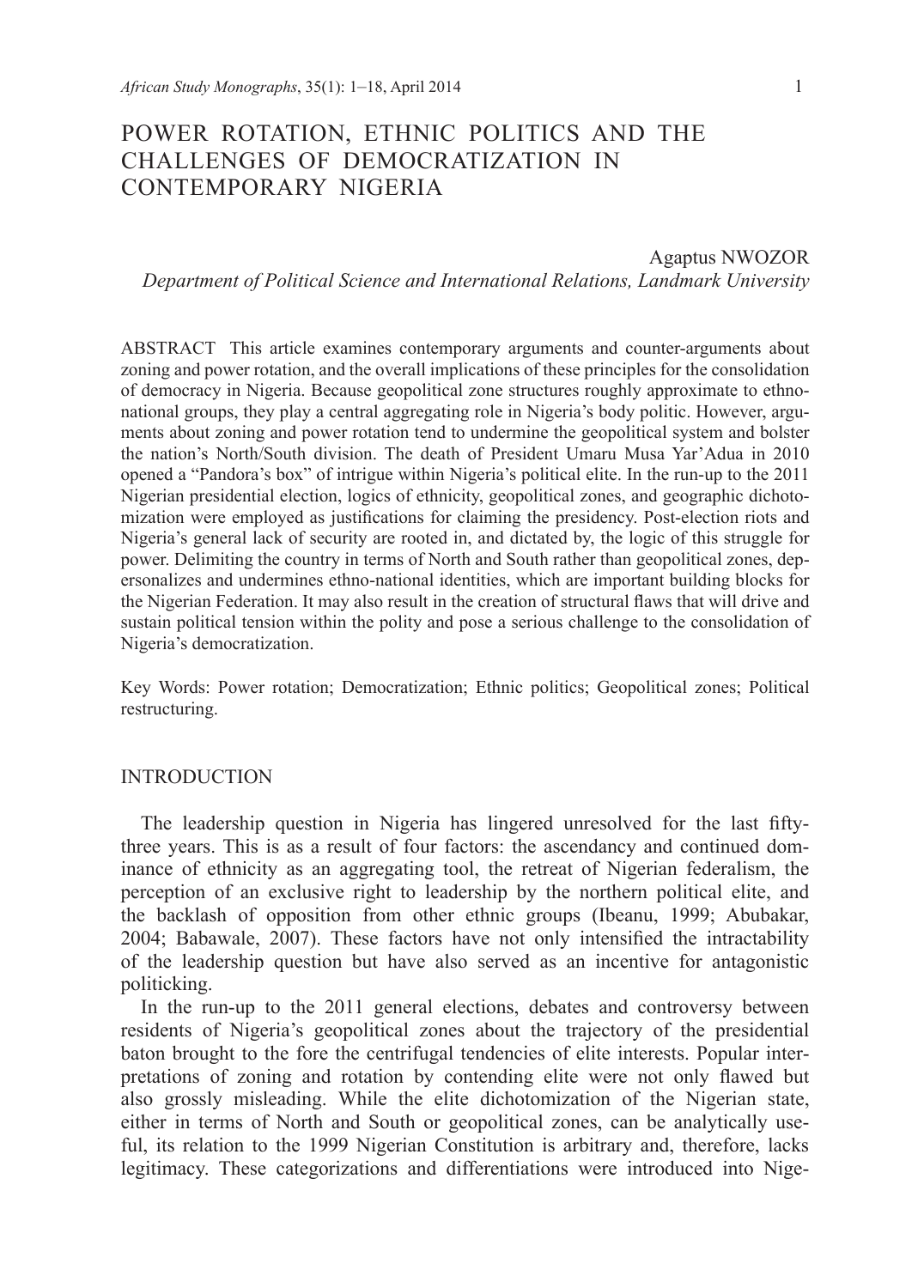ria's political discourse to anchor the principle of rotation. The intent of this principle is to ensure that all factions within the Nigerian state occupy the presidency in turn.

President Goodluck Jonathan's declaration of intention to contest the 2011 presidential election pitted regional elite against one another. The confusion and ambiguities attached to zoning and rotation fuelled and exacerbated ethno-regional claims and contentions. This confusion was powered by the crisis of personal ambitions, or what has been called 'generational anxiety'<sup>(1)</sup> (Samuel, 2007: 180).

The perception that President Jonathan's ambition was anti-unity and usurpative of the North's presidential turn was rooted in the premise that the rotation of power was for an eight-year term. This premise fuelled assertions that Jonathan's presidential ambition undermined zoning policy, and this threw the country into a Hobbesian state of mutual ethnic war (Ajaero, 2010). What the 1999 Nigerian Constitution guaranteed was one term of four years (Section 135 (2), Constitution of the Federal Republic of Nigeria, 1999). Even the Peoples Democratic Party (PDP) envisaged a single four-year term for its presidential candidates. According to Alli (2010), "The PDP in 1999 designed the zoning formula to give all the six geopolitical zones of the country a chance to have a shot at the presidency.(2) Each zone was expected to enjoy a four-year term in the presidency after which the race would be thrown open." The second four-year term is available only to an incumbent and is not automatic; it must be earned through a re-election.

This paper provides a deconstruction of arguments about the zoning and rotation of presidential powers in Nigeria, relying on informal interviews and secondary data. This is accomplished by reconstructing the analytical building blocks and constitutive elements of zoning and rotation, and their operational modalities within the generalized ambit of the PDP, and the 1999 Nigerian Constitution. It further considers the implications of these policies for Nigerian democracy and the democratization process.

# The Ethnicization and Reconfiguration of Democratic **PARAMETERS**

Nigeria's democracy is a product of domestic and international pressures. From a domestic perspective, the inconclusive political transition, which terminated in 1993, was still an open sore that required treatment.<sup>(3)</sup> There was a groundswell of opposition from all segments of the Nigerian polity to the late General Sani Abacha and his regime. This necessitated the initiation of a transition program, which terminated suddenly upon the general's death in 1998. The end of the Cold War in 1989 brought democratization to the front burner of international agendas, leading to what has been referred to as the "third wave" of democratization (Huntington, 1991).

There is disagreement amongst scholars about the parameters of democracy and democratic governance, and especially about their universal applicability in the face of arbitrary classifications based on divergent ideological orientations. Democracy functions, ideally, on three platforms: as an ideological and aggregating tool;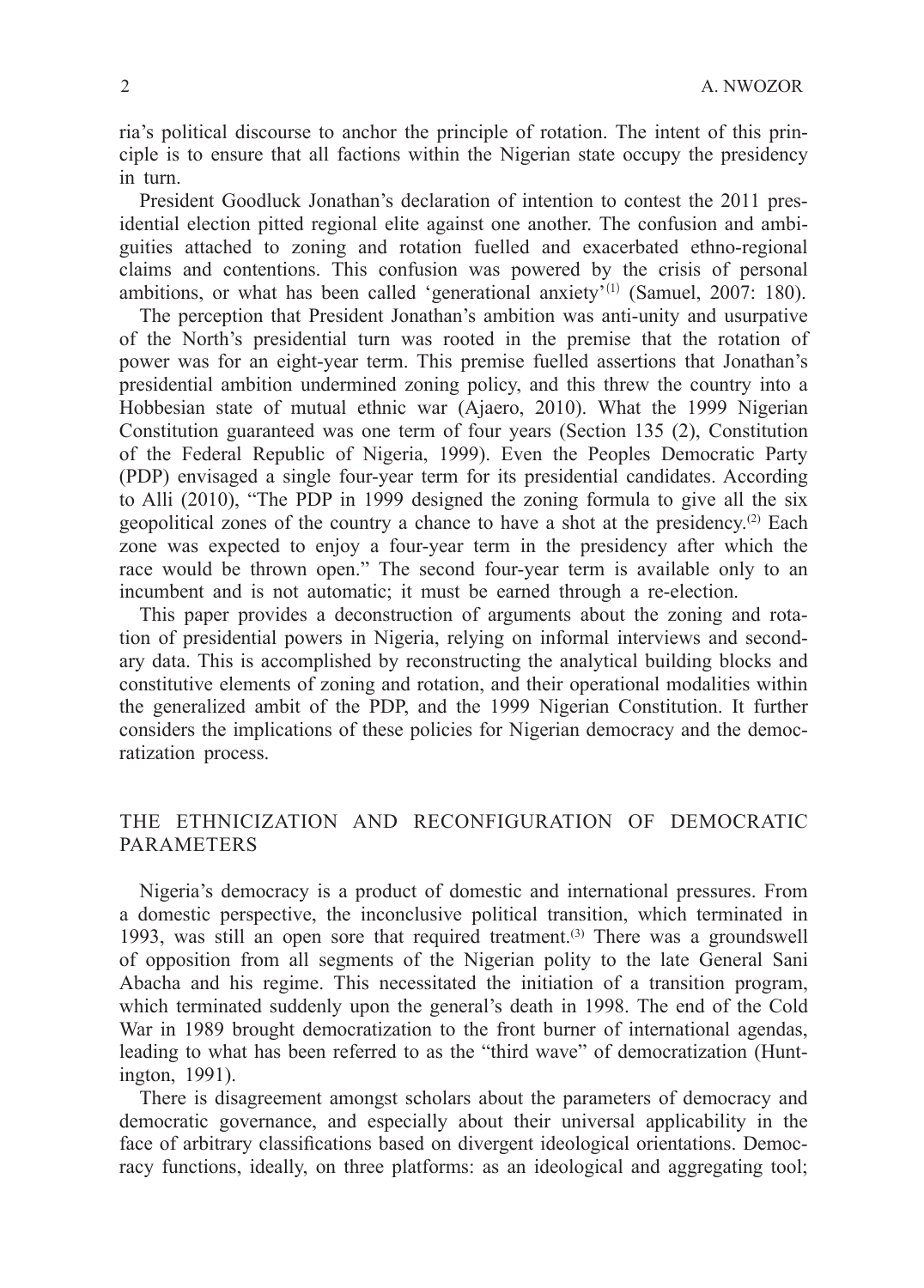as a system that creates participatory space for the people; and as an effective guarantee against tyranny and a mechanism that enthrones social justice within a polity (Howarth, 2001; Igwe, 2002; Nnoli, 2003; Babawale, 2007; Ejumudo, 2010). Embedded in the notion of democracy, therefore, are such empirical referents as competition, choice, mass participation, popular consultation, and an institutional platform for the articulation, sieving, and aggregation of ideological contestations. It is these empirical referents that made Igwe (2002: 110) describe democracy as: "One of the finest examples of a working human contrivance whose basic objective is to promote human life and society." The essence of democracy is the opening of a system to ensure widespread involvement of the citizenry in the political process; it is the people, and not the state, that drive democracy. The task of the state consists mainly of enabling the enthronement of democratic culture by setting up relevant institutional frameworks in accordance with the constitution, fashioning rules of engagement, and supervising adherence to them. Democracy, rather than being a system, is a process involving the popular will of the people to install and sustain government. But it is misleading to limit a democratic system to popular will without making reference to minority rights. The whole question of social justice involves the mainstreaming of minority rights within the political schema. The Economic Commission for Africa stated: "While majority rule may be the hallmark of liberal democracy, the protection of minority rights constitutes the major strength and resilience of any democratic system." (Economic Commission for Africa, 2009: 26)

The very idea of power rotation and zoning seems antithetical to the ideals of democratic culture. In 1999, when democratic governance was restored in Nigeria after a long period of military rule, there was a tacit consensus<sup>(4)</sup> among the political elite to limit electoral choices for the presidency to southern candidates (Agbaje, 2010). This resulted in the nominations of Chief Olusegun Obasanjo for the PDP and Chief Olu Falae for the coalition of All Peoples Party (now All Nigeria Peoples Party, ANPP), and Alliance for Democracy (AD) (Omotola, 2010).

This 1999 limitation of presidential nomination to southern candidates laid the foundation for ethnic democracy, a Nigerian variant of the extended threats to democratic culture. The larger picture included the universal monopolization of democracy by moneyed individuals, which resulted in depriving the masses of their democratic rights, and the enthronement of what Andreas Schedler has called "electoral authoritarianism" (Omotola, 2010: 537). Contrary to Ake's (1996: 6) argument, it was not the liberal democracy bequeathed to Nigeria that was responsible for the ethnic flavoring in its democracy, but the wholesale manipulation of primordial sentiments by the elite in furtherance of their interests.

The ethnicization of democracy was rationalized on the premise that democracy is a malleable social construct intended to fit into the peculiar circumstances of different nations. In Nigeria, ethnicization was used to bridge feelings of marginalization and social injustice, exemplified in the long political dominance of the North (Onwudiwe, 2004). But the ethnicization of democracy has had its own problems. It has created new tensions between ethnic groups about the proper interpretation of the presidential turn. It was this unresolved issue that underpinned political tensions in the run-up to the 2011 presidential election and the post-elec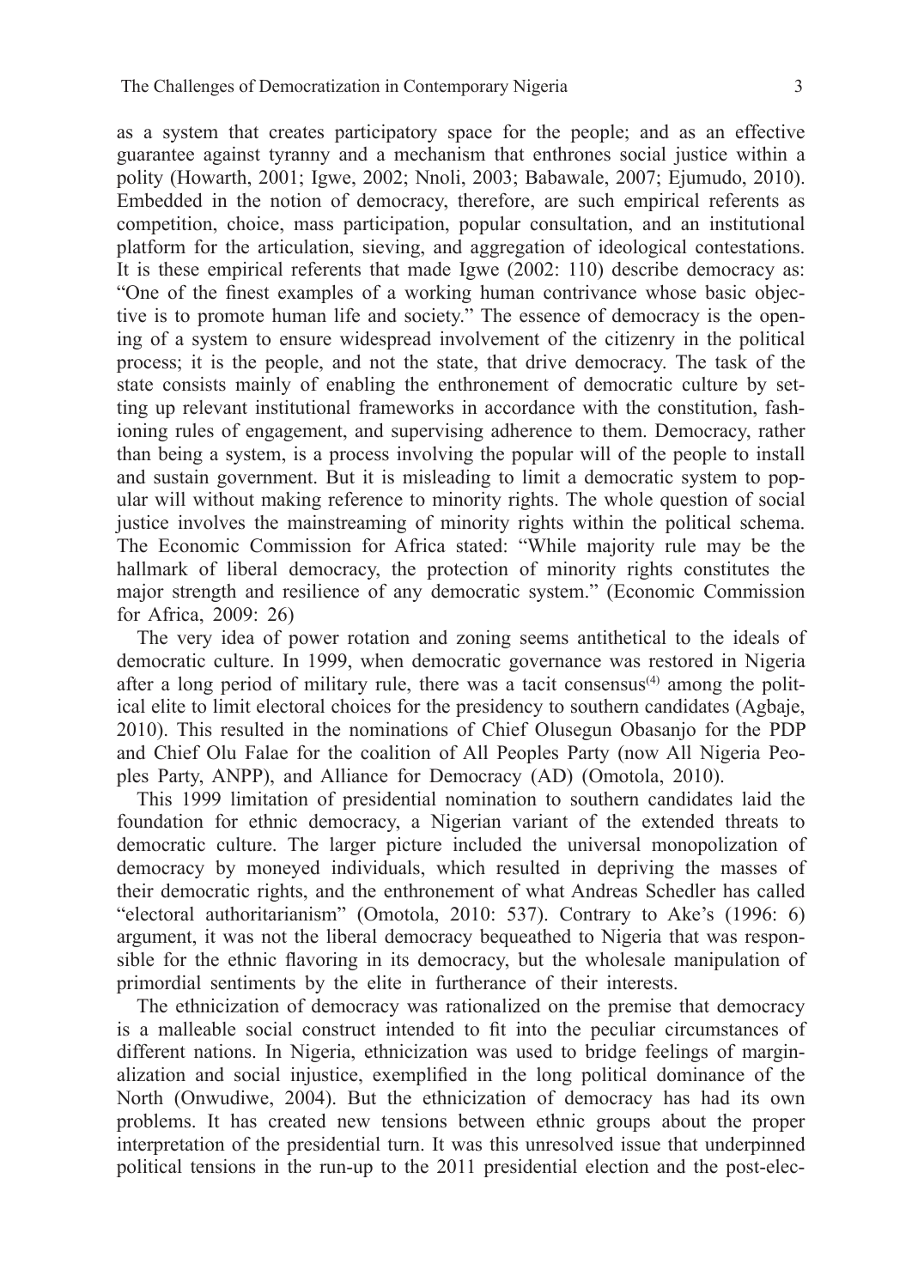tion violence that erupted in the aftermath of President Goodluck Jonathan's electoral victory. Hundreds lost their lives in northern and central Nigeria in the ensuing violence (Amnesty International, 2012). Ahmed (2010) attributes the violence to the emergence of armed youth gangs who purported to protect the interests of their ethnic groups in the fallout of ethnic democracy. In effect, the inability to fine-tune power rotation arrangements not only increased tensions within the polity but also limited the range of choices available to the electorate. Both of these factors have far-reaching implications for Nigeria's democratization efforts.

### The Leadership Question in Nigeria

The leadership question in Nigeria revolves around the possibility of every indigenous ethnic group ascending to the presidency. Structural manoeuvrings over the years, such as the distortion of the federalist principles by successive military regimes, the conferment of superordinate powers on the federal government, its control of the country's enormous resources, and the ascendancy of a culture of parasitism, have contracted the federal space and made Northern Nigeria a hegemonic power centre. The exclusive dominance of the presidency by northerners since Nigeria's independence underpins ethno-national agitations that threaten the polity. Nigeria's leadership question is directly linked to the country's inability to satisfactorily resolve the contradictions of its statehood. As Achebe (1984: 1) has stated, "The Nigerian problem is the unwillingness or inability of its leaders to rise to the responsibility, to the challenge of personal example which are the hallmarks of true leadership."

The seemingly intractable leadership question in Nigeria is necessarily a carryover from the colonial era. Emergent post-independence leaders deepened this problem when they assumed the role of retreating British colonialists. The nationalistic struggle, which pitted eastern and western regions against the colonial administration, created particularistic affinity between colonial Britain and the "docile" North. The British were able to achieve a transfer of power to the North by outright manipulation of the system in two important ways. First, they manipulated census figures to favor the North by ascribing numerical demographic superiority to it. British colonialists abrogated the principle of North–South parity in the allocation of seats in parliament and, in its stead, introduced a populationweighted principle that allocated 52% of the seats in parliament to the North (Osaghae, 1998; Mimiko, 2006). Second, they tactically delayed Nigerian independence so that necessary human capital could be put in place in the North before granting independence. Thus, since 1960, except for the interregna of January–July 1966; 1976–1979, and August–November 1993, the North had held on to power until 1999 (Oladeji, 2006; Babawale, 2007).

The Northern elite, who took over from retreating British colonialists, ruled both as military autocrats and democrats for forty out of Nigeria's fifty-three years as an independent state. In the process, they reinvented a skewed Nigerian federal structure that disaggregated and domiciled a large portion of regional power at the federal level. The outcome of this usurpation was the creation of an imperial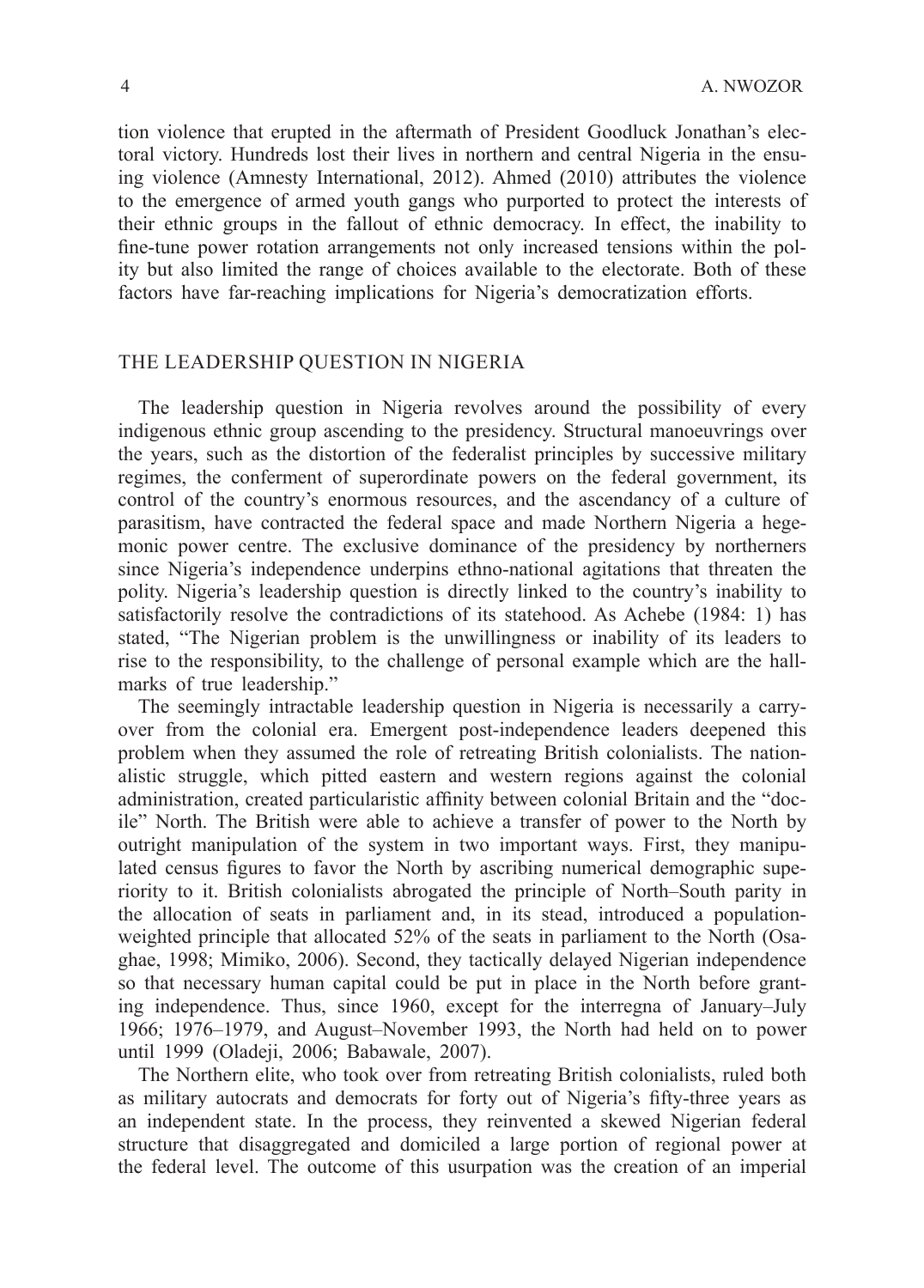presidency that was all powerful when determining the socio-economic and political fate of the elite class (the federal government wields monopolistic and unbridled control over Nigeria's wealth).<sup>(5)</sup>

It would seem simplistic and theoretically barren to anchor the leadership question solely within the realm of ethnicity. Such a mono-analytical typology would be inadequate for appreciating the pressures exerted on both the selection process, and the ascension to the Nigerian presidency. Within the configuration of the Nigerian state, even with distortions and tinkering to its federal system, it is impossible for any of the over 300 ethnic groups to ride roughshod over others to ascend to the presidency. The processes leading to the occupation of the presidency have always been manipulated within elite ranks. The incorporation of a clause of federal character in the 1999 Nigerian Constitution is intended to assuage and minimize the tensions that often accompany the sharing of state resources among the elite (Section 14 (3) & (4), Nigerian Constitution 1999).

Fears of marginalization, expressed by the minority ethnic elite in the pre-independence era, stemmed from the possibility of a majoritarian card being played to their detriment. Their demands consisted of creating separate regions for the western, eastern and northern minorities. The Willinks Commission, which addressed complaints, observed in their report that, "The minorities who have appeared before us have thought of separation as a remedy for their troubles. But unity might have the same effect, and though unity cannot be manufactured by a Commission, machinery can be devised which aims rather at holding the state together than at dividing it (Ojiako, 1981: 44)."

The Commission's proclivity for the maintenance of Nigerian unity clouded its sense of justice and led them to recommend a political solution that was not in accord with the wishes of the minorities. It recommended among others, the constitutional entrenchment of a Bill of Rights and the creation of Special and Minority Areas under the direction of boards to address the peculiar problems of the Niger Delta (Ojiako, 1981; Osaghae, 1998). The Willinks Commission and the British government, rather than address the fears of the minorities, which principally hinged on their right to assume the position of leadership in Nigeria, glossed over the issue, hoping that the emergence of national political parties after independence would help to allay such fears (Osaghae, 1998).

The immediate post-independence bourgeoisie attempted to allay the fears of minorities by tinkering with, and creating, the Midwest out of the Western region, and also attempted to carve minority regions out of the Eastern and Northern regions before a military coup d'état changed the political permutations. However, subsequent agitation by minority states was more a product of an elite strategy of realignment and inter-regional alliances for the capture of power than it was for justice.

The leadership crisis in Nigeria was intensified and sustained by politico-economic forces. Onimode (1983: 64) notes that, "After flag independence, political power was handed over to reactionary bureaucratic bourgeoisies who were more anxious to manipulate state power to strengthen their tenuous legitimacy and fragile economic base," than to address any national issue. The protection of the economic well-being of the elite became the raison d'être for leadership because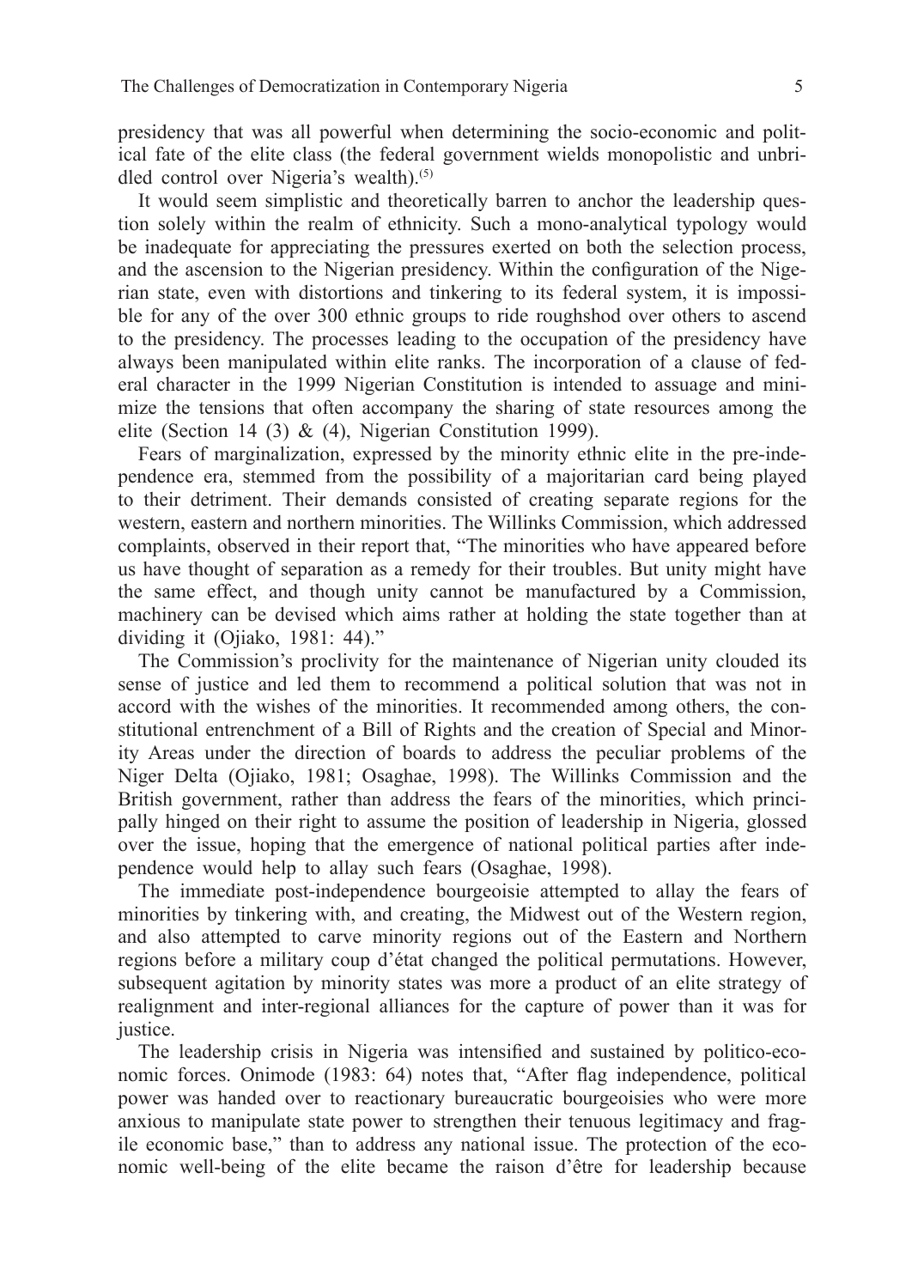Nigerian leaders who took power had no secure source of material acquisition and, therefore, used political power for accumulation (Ake, 1981). Even those who had a "secure material base" soon discovered it was more lucrative to be in government than to chart an independent course in the murky waters of business. Thus, leadership in post-colonial Nigeria became a tool for elite economic aggrandizement as the state was transformed into a major source of rents through contracts, foreign exchange allocation, direct credit at below-market interest rates, tariff concessions, and a gamut of incentives (Ikpeze et al., 2004). The seeming ethnic agitation for zoning was merely an elite quest to create an opportunity for ascension to power, and not a manifestation of ethno-national patriotism.

### Political Crises and the Logic of Political Restructuring

Political crises in post-independent Nigeria are neither new phenomena nor isolated occurrences. They are an integral part, and defining characteristic, of the Nigerian political experience. The foundation for Nigeria's political crises was laid by the 1914 amalgamation of southern and northern protectorates by Lord Lugard. Although, the amalgamation was convenient for the British, as it used the south's enormous resources to augment northern deficits, it has remained the Achilles' heel of Nigerian politics.

The history of political crises in Nigeria shows a trajectory from regional to national settings. The earliest political crises lit regional fires with only the smoke reaching the national arena. These crises were engendered by elite struggles for power. The participation of the federal government in such regional political crises was aimed at weakening the hold of dominant parties in these regions and paving the way for the entrance of rival parties. The African Continental Bank (ACB) saga of 1956 in the Eastern region, the Middle Belt uprising triggered by agitation for a separate region in the North, and the 1962 Awolowo/Akintola crisis that culminated in emergency rule in the West, exemplified Nigeria's regionalization of political crises (Ojiako, 1981; Coleman, 1986; Minahan, 2002). The source of this regionalization of political crises, especially with respect to leadership, could be traced to three basic factors: first, the sweeping powers conferred on the regions by the 1951 Macpherson Constitution, which not only ignited regional political party structures but also harnessed and directed all energies to the regions; second, regional governments that were superior to the federal government; and third, the fact that regional governments had fiscal control of their regions and, thus, were stronger agents in the dispensation of patronage. These factors, and fear of being excluded in governance, led Awolowo to institute a pan-Yoruba group based on the theory of regional nationalism. As Coleman (1986: 350) has stated:

The dominant theory of the Action Group leaders was that under the circumstances then prevailing in Nigeria the only certain avenue to power was a regional political party.... Thus, during the three-year period 1948–1951, tribalism and regional nationalism became not only the most legitimate but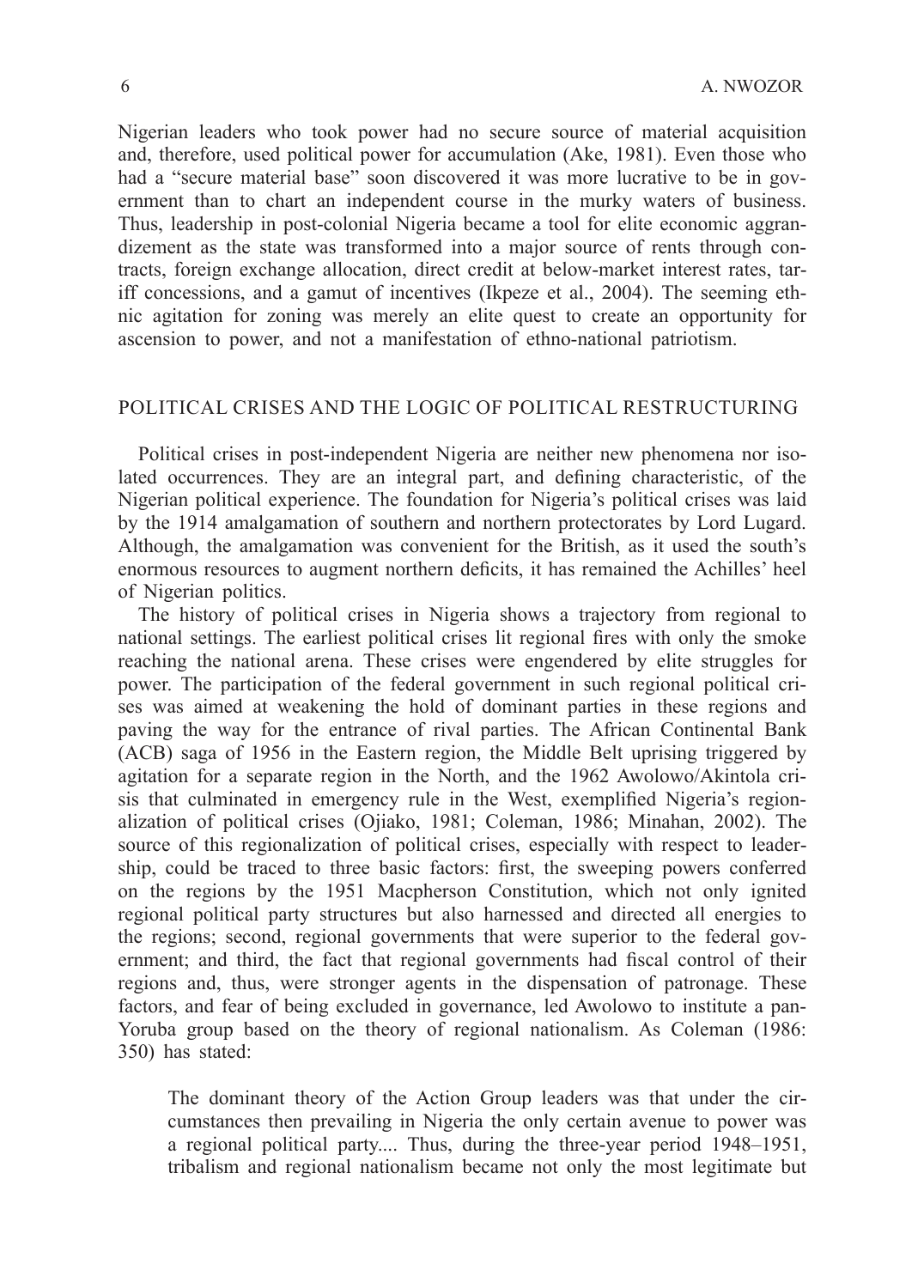the most effective means for educated nationalists to secure power.

The military coup d'état initiated in 1966, changed the political landscape, imposing a military command structure over the administration of Nigeria, with the regions serving as outposts of the federal government. The balkanization of the regions, from 4 to 12 states, and eventually to the present 36-state structure, was not a response to agitation by minorities per se. Several overriding considerations underpinned the process. First, the regime had to deal with the issue of regime legitimacy in the face of the Biafra challenge; second, new fiefdoms had to be created to expand the dispensation of patronage; and third, the then military regime felt that balkanization tended to diminish the influence of dislodged politicians, thus paving the way for the strengthening of their own hold on power (Suberu, 1998).

Thus, instead of the states serving as component units in an ideal federal structure, they became mere appendages of the federal government. Another strategy used by the military was the collapse of the federal fiscal system, and the vestment of "absolute powers" in the federal government. This development led to an elite convergence at the centre, seeking access to state resources. The constitutional consolidation of the military definition of a strong center, and distorted fiscal structure, underpinned the de-regionalization of political crises and the present national character.

The creation of a strong center with unfettered access to Nigeria's fabulous oil wealth, and various uses to which the power of incumbency could and had been lent, stimulated and reconfigured elite interests. The bridging of political space in 1993 that led to a two-party structure, and the surprise victory of the late Chief M.K.O Abiola, exposed the artificiality of ethnicity and religion as tools of political aggregation. The unfortunate annulment of the election raised emotions that were not previously factors in Nigeria's restructured federal system. These emotions naturally led to the interpretation of the annulment as a manifestation of the North's perception of "presidential birthright" and intolerance toward other ethnic groups' aspirations to Nigerian leadership. The ethnic interpretation ascribed to the annulment not only eroded Gen Babangida's (1985–1993) hold on power but also threw up the logic of political restructuring in the form of zoning and rotation of power, something the north opposed in the 1994–1995 Constitutional Conference (Onwudiwe, 2004: 273).

The dominance of presidential power by the north and the annulment of the June 12 presidential election combined to place zoning, and rotation of the presidency among majority and minority ethnic groups, at the forefront of the Constitutional Conference convened by Gen. Sani Abacha (1993–1998) between 1994 and 1995. At the inauguration of the 380-member Conference, Gen. Abacha had advised the Conference to develop:

An inclusive system, which will guarantee a stable society through its sensitive accommodation of all shades of political opinion harnessed by full participation of all the component units of our land... (and) restraints on government as will ensure that no man will be oppressed and no group will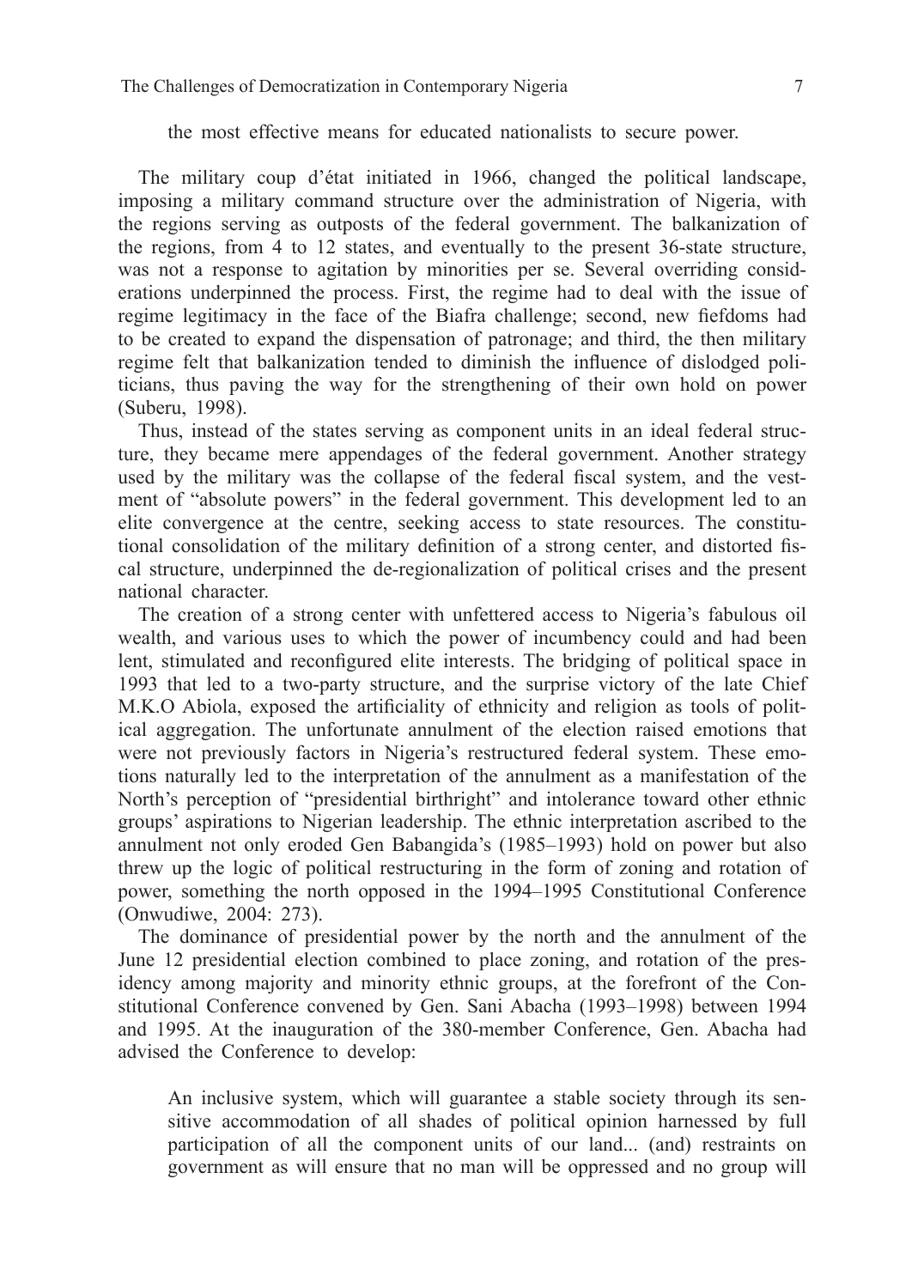dominate or be marginalized. (Cited in Amuwo, 1998: 81)

The logic of zoning and rotation of power emerges from principles of equity, justice and fair-play that consider every ethnic group to be a bona fide constituent of the Nigerian federation. Amuwo (1998: 80) perceptively elaborates on this logic:

There are at least two mutually exclusive "logics" of political restructuring and constitutionalism: formal or premeditated logic and informal or preemptive logic. The first relates to a genuine attempt, at a crisis point in the life of a nation, by leaders thrown up by the crisis to resolve them, mutatis mutandis, to the satisfaction of the mass-majority. The second works in the opposite direction by a deliberate undermining of the formal restructuring process in order that extra-or non-national interests may find full expression.

These two logical approaches characterized the Constitutional Conference of 1994–1995. The mood of the country then shifted towards forging a new national consensus anchored to an inclusive system devoid of marginalization or oppression. The North (which had held onto power for 31 of then Nigeria's 34 years of statehood) was opposed to the proposal to incorporate the principle of rotational presidency into the Nigerian constitution (Nwala, 1997; Onwudiwe, 2004). Therefore, the non-inclusion of the principle of rotational presidency in the eventual 1999 Nigerian Constitution by the regime of Gen. Abdusalami Abubakar (1998– 1999) was in keeping with the hegemonic wishes of the Northern oligarchs. It provided the political latitude for national dominance. Despite constitutional noninclusion, there appeared to be an implied agreement amongst the elite to incorporate rotation into the political dispensation that took effect in 1999. This was demonstrated through sponsorship by all political parties of two Yoruba candidates in the 1999 presidential election.

# Contextualizing Zoning and Rotation of Power in the Nigerian Body Politic

By virtue of their long occupation of the seat of power (both in military and democratic regimes), the Northern elite developed an affinity for state power and thus perceived it as their birthright. This perception informed the claim by Usman Bugaje that proponents of the Sovereign National Conference hated the North and were plotting the collapse of the country (Cited in Amuwo, 1998: 84). To the Northern elite, the Obasanjo presidency was a "loan" to the South to compensate and assuage anxieties that emerged over the June 12 electoral debacle. In other words, the "ceding" of power to the South-West was a force majeure that had to be accommodated and endured while it lasted. This was evident in the eight-year regime of President Obasanjo (1999–2007) with the provocative promulgation of sharia laws, religious riots and threats of impeachment, all of which created tension in the body politic.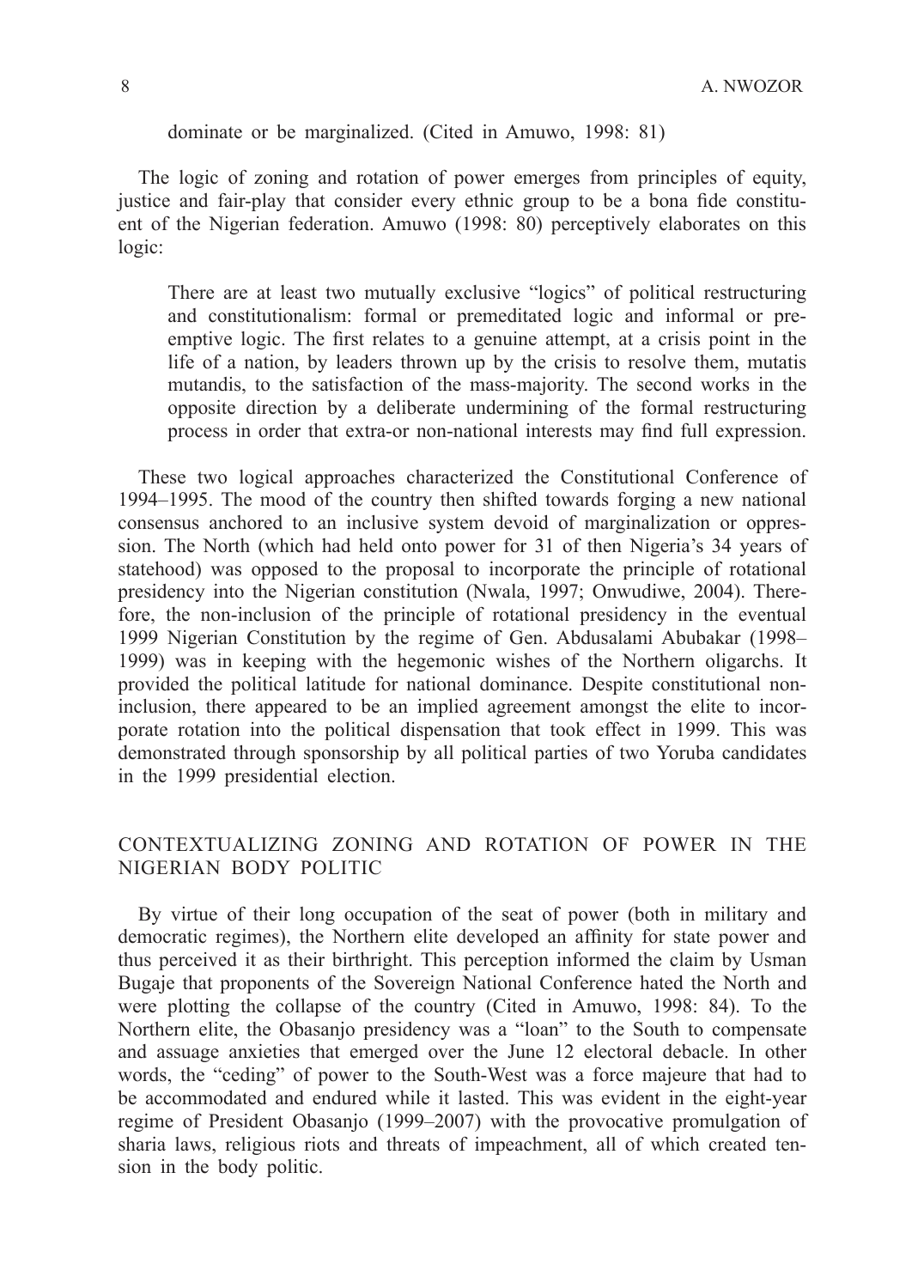The 1994–1995 Constitutional Conference clearly demonstrated an understanding of Nigeria's political problems when it consensually resolved that the presidency should rotate between the North and South, which was dutifully included in Section 229 (1–5) of its draft constitution (Nwala, 1997; Agbaje, 1998). Yet the 1999 constitution, which was supposedly a product of that Conference, did not contain these provisions. Nevertheless, the spirit of power rotation guided the post-military transition that produced the Obasanjo presidency in 1999.

Until recently, zoning and rotation of presidential power have not been deliberate national policies, or political party policy. Earlier attempts at democracy (1960– 1966 and 1979–1983) did not consciously include zoning or rotation of presidential power because of the ethnic composition or flavor of the parties. The major preoccupation of these ethnically-entrenched political parties was to gather constitutionally required percentages to enable the formation of government. In other words, it was considered a given by the Northern elite that the majority must always have its way. Because the military (which had ruled both consecutively and intermittently) manipulated the state patronage system in favor of the North, its elite had greater resources with which to execute their political agenda. Only Chief M.K.O Abiola, owing to his unfettered access to state patronage, was able to contest and win the 1993 presidential election.

The impetus for zoning and rotation of power was ostensibly derived from efforts to create a sense of belonging amongst ethno-national elite groups in the face of the inadequacies of federal character principles. Aper Aku argued that, "Zoning can rescue minorities from political obscurity and at the same time guarantee majority interests, foster national stability and ensure the success [of democracy] (Onwudiwe, 2004: 273)."

Arguments about zoning and rotation are suffused with conceptual confusion. Zoning and rotation tend to be confused with federal character principles enshrined in the 1999 constitution. Nwala and Ogbonna (2010) fell into this trap when they argued that the principles of zoning and rotation were implicit in Section 14 (3) of the 1999 Nigerian Constitution, which addresses the federal character principle. This was misleading. The principles of zoning and rotation, and those of the federal character, are entirely different, and relate to different scenarios. While the principles of zoning and rotation are anchored on the delineation of Nigeria into six geopolitical zones for manageability, the principle of federal character references the thirty-six states of the country and Abuja, and is concerned with representation in National Government (Section 14 (3), First & Second Schedule, Constitution of the Federal Republic of Nigerian, 1999).

It is necessary at this point to clarify the concepts of zoning and rotation. These concepts are mutually reinforcing. There cannot be rotation unless the issue of zoning is resolved. Constitutionally, zones do not properly exist in the Nigerian polity. Such categorizations as North, South, and other geopolitical zones are fluid and arbitrary terms used in political discourse and are designed merely to serve as guides to confer meaning and boundary. Because there is no constitutional basis for a zone structure, there cannot be, constitutionally speaking, zoning.

The absence of an authoritative constitutional beacon as a guide for what constitutes Nigerian political zones does not invalidate their usefulness as essential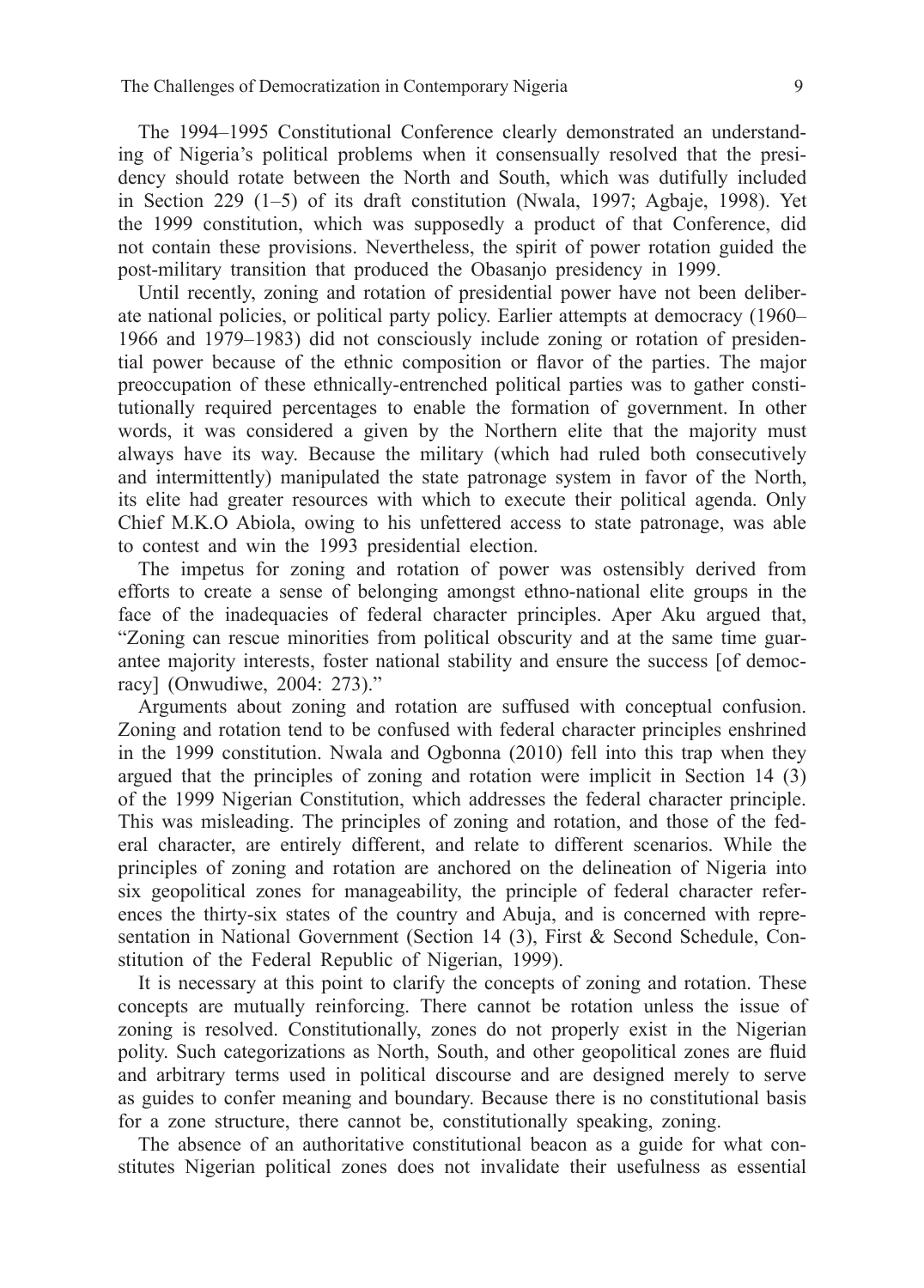categories. It only makes it impossible, indeed unproductive, to sustain an argument about the trajectory and rotation of power. The only official document that makes any reference to zones and zoning outside Abacha's summarization of the outcome of the 1994–1995 Constitutional Conference, presented in his 1995 Independence Day national broadcast, is the PDP constitution (Nwala, 1997: 201–203). The PDP constitution provides that: "In pursuance of the principle of zoning, justice and fairness, the party shall adhere to the policy of rotation and zoning of party and public elective offices and it shall be enforced by the appropriate executive committee at all levels." (Section 7 (2), Constitution of the Peoples Democratic Party, 1998)

Since their inception, the structures of the PDP and other political parties have reflected and borne the imprimatur of six geopolitical zones. The major organs and structures of the PDP and other major political parties are not patterned after Northern or Southern zones, but six geopolitical zones, each having its own congress, executive and working committees (Nwala & Ogbonna, 2010). The PDP categorization of zones consists of North-Central, North-East, North-West, South-East, South-South, and South-West, and from these we can distil definitional criteria for zoning. The boundaries set by the contemporary wave of debates on the subject are inadequate. The basis for current debates on zone, zoning, and rotation of power is purely political and does not include other holistic determining variables.

The most important determining variable in national aggregation is ethnicity. Because of the permeation of ethnicity into every sector and stratum of social and political discourse, it has become the primary basis for the distribution of state wealth. For this reason, such categories as gender (men–women), age (youth–old men–women) and class (elite–masses) that constitute distinct zones, are subsumed under ethnicity, because any man, woman, youth, elite personage, or commoner would be asked their ethnic affiliation. Still, any definitional postulation that glosses over socio-cultural and economic factors for zoning and rotation would most certainly be considered analytically weak and unhelpful. It is therefore not adequate to conceptualize zoning merely as the alternation of key national political offices (the offices of the President, Senate President and Speaker of the House of Representatives) amongst the six geopolitical zones (Ezeife, 2010). Zoning and rotation of power are two mutually reinforcing concepts that connote recognizable delimitation, distribution, and alternation of key national political offices in such a way that key cleavages in the political system such as gender, age grouping, and socio-economic status subsumed within the ambit of ethnicity are properly categorized, streamlined, and positioned either clockwise or anti-clockwise as the basis for power alternation within the polity.

The PDP constitution not only recognized the imperative of zoning and rotation as irreducible requirements for engendering feelings of inclusiveness and belonging, it also implied an order of rotation in 1999. Therefore, contrary to arguments that there was no order or sequence of rotation (Nwala & Ogbonna, 2010), there was indeed an inferable order evident within the restrictions imposed by the PDP in 1999: it closed its doors to Northern presidential aspirants and only considered presidential aspirants from the South-East, South-South and South-West. The late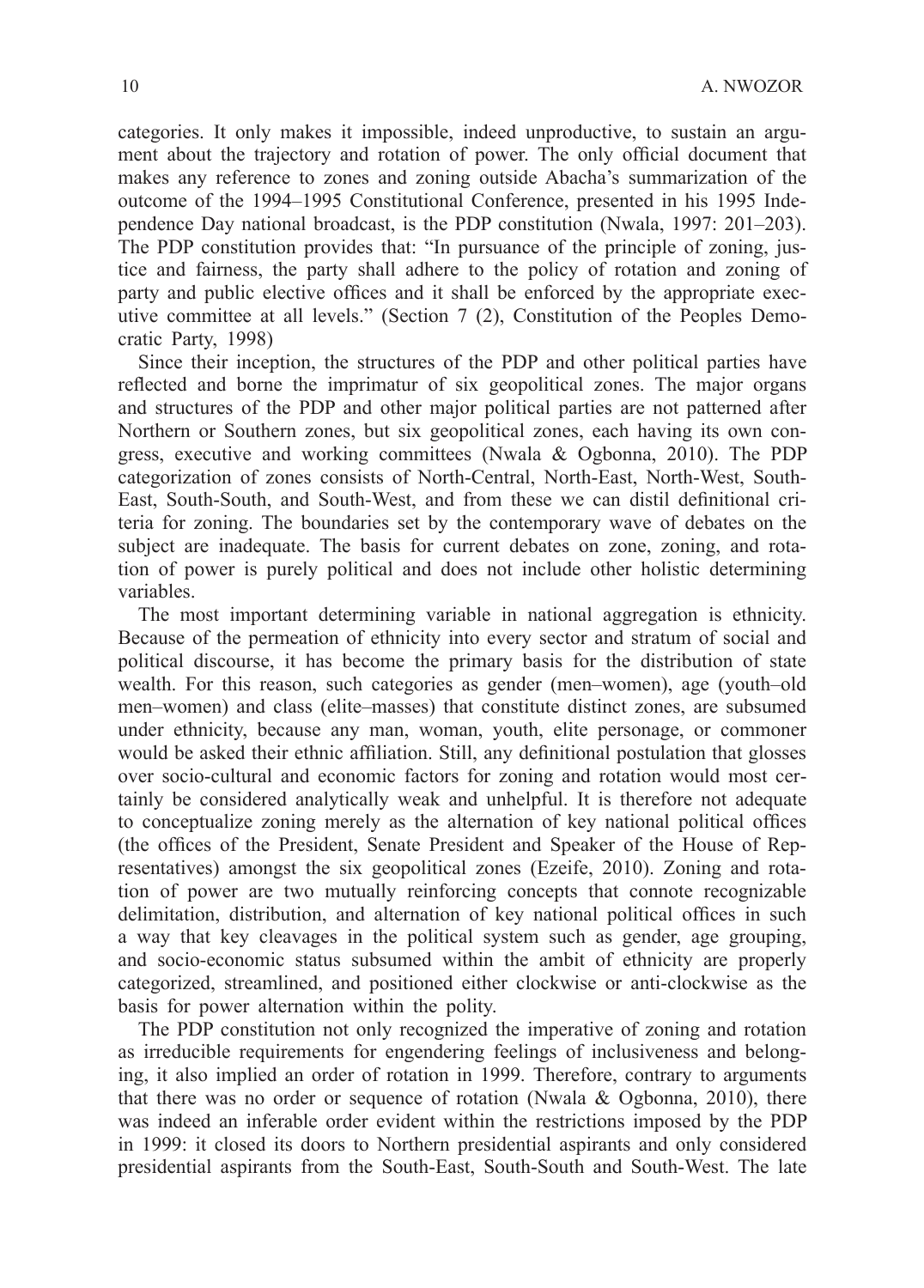Alhaji Abubakar Rimi, a North-Easterner, who defied the zoning and rotation principle to purchase the presidential nomination form, was refunded his nomination fee and was forbidden from contesting (Ezeife, 2010). This indicates that the PDP operated its zoning and rotation principle not as a tabula rasa, but as recognizing the realities of northern domination of the presidency since 1960.

# The Contemporary Debate on Zoning and Rotation: Whose POWER, WHOSE TURN TO WIELD IT?

There is a wealth of arguments and counter-arguments about zoning and rotation of power relating especially to questions of whether they, in fact, exist, how they came into existence, the nature of zone structures, and the modalities for operationalizing them. Most arguments lack dispassionate objectivity, as they are steeped in an antagonistic mindset of "us" versus "them." As we have already noted, zoning and rotational principles have not, until recently, been a part of Nigeria's political experience. They are concepts of circumstance that were consciously introduced into Nigeria's political lexicon after the annulment of the June 12, 1993 presidential election. As Ezeife (2010) asserts, Abiola did not benefit from any zoning arrangement but, rather, contested as a Nigerian and won on account of his tremendous national profile.

The forum in which zoning and rotation of power was first introduced, and won adherents, was the Constitutional Conference of 1994–1995. The Conference reached agreement on two volatile issues: it accepted zoning and rotation of power, and also demarcated the country into six geopolitical zones. It is important to recollect the positions of northern and southern delegates in that conference: while most southern delegates endorsed the demarcation of the country into six geopolitical zones and rotation of power amongst them, northern counterparts moved from total rejection of the idea of rotation to reluctant acceptance, subject to the basis of North and South zones (Agbaje, 1998: 127).

Zoning and rotation of power received official endorsement from Gen. Abacha in his Independence Day broadcast on 1 October, 1995. His pronouncement granted official recognition to power-sharing. The fact that Abacha did not include them in a decree did not detract from their official recognition. Indeed, the basis for the current debate about zoning and rotation has stemmed from the official status it acquired during the Abacha regime. Not only did Gen Abacha recognize the demarcation of Nigeria into six geopolitical zones corresponding to the present geopolitical framework adopted by the PDP, he also recognized that power rotation would occur amongst these zones, and not just between North and South (Olaitan, 1998: 127). The idea of zoning and power rotation was not restricted to the office of the President, but also extended to the offices of Vice-President, Senate President, and Speaker of the House of Representatives. Gen Abacha asserted that these principles, "Shall be entrenched in the constitution and shall be at the federal level and applicable for an experimental period of 30 (thirty) years." (Olaitan, 1998: 127)

Following the death of Abacha in 1998, and the ascension of Gen Abdulsalami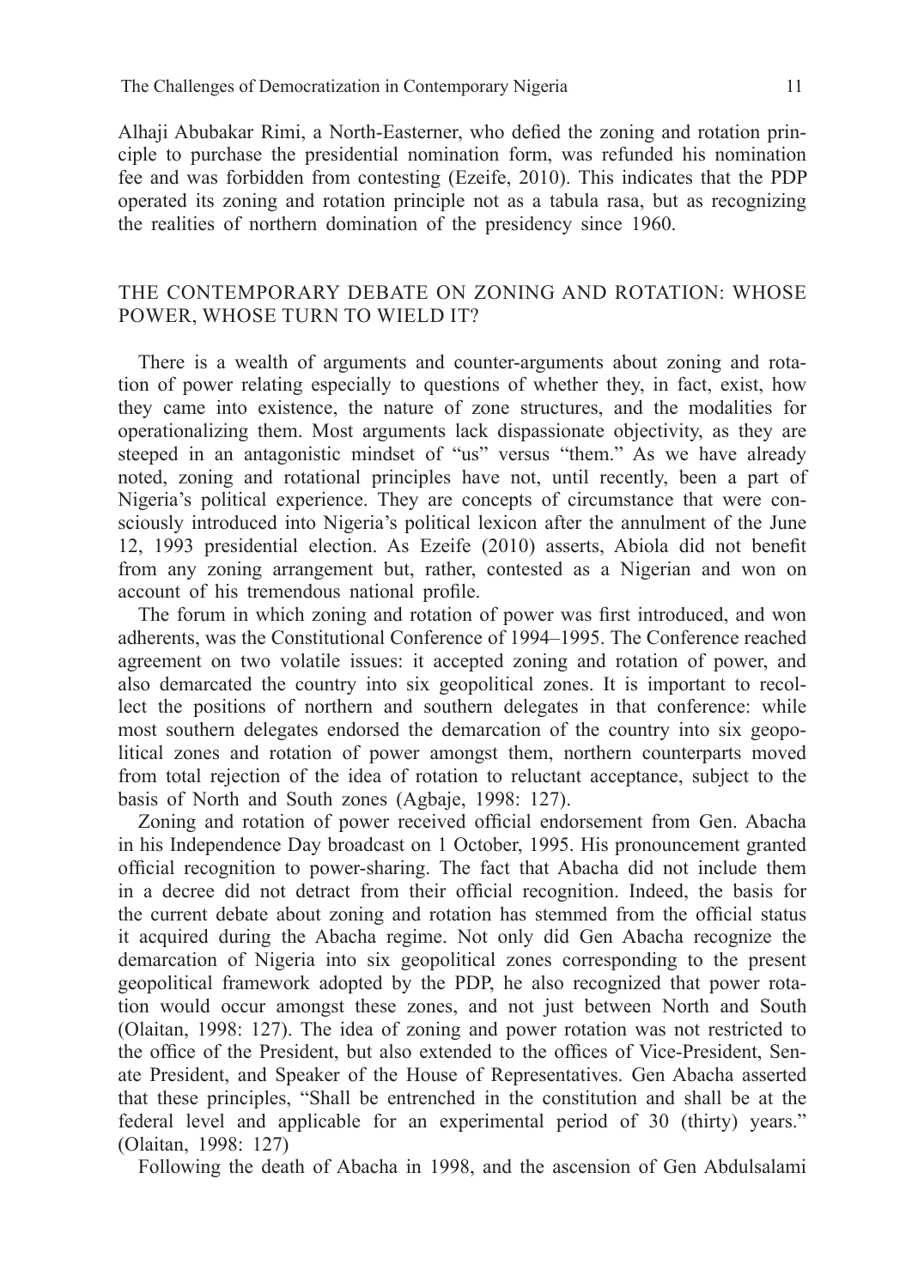Abubakar as the Head of State, the resultant constitution omitted the provisions on zoning and rotation of power. It is instructive to note that the choice and adoption of Chief Olu Falae and Gen. Olusegun Obasanjo (retd.) were not done just to appease the NADECO (National Democratic Coalition), "June Twelvers"(6) and the South-West as generally believed, but also to allow the implementation of zoning and rotation as already advanced by Gen. Abacha and accepted by the political elite. In other words, the Obasanjo presidency represented the first serious attempt to institutionalize zoning and rotation of presidential power in Nigeria.

The present debate on zoning and rotation is a reflection of the failure of the political elite. The Nigerian political elite misused the opportunity offered to them by the 2005 National Political Reform Conference (NPRC) to settle several corrupted areas in the country's body politic, especially power sharing, resource control, and true federalism. The Chairman of the Power Sharing Committee of the NPRC, Dr. Chukwuemeka Ezeife, asserted that his committee had recommended that the presidency should rotate among the six geopolitical zones "such that no one zone should have a second chance to produce the president when there is a zone which has not produced the president once" (Ezeife, 2010: 2). The sudden and unceremonious manner that characterized the end of the NPRC (as a result of resource control controversy) provided the Obasanjo government with the excuse needed to suppress these recommendations and promote its hidden agenda for a third term in office (through the implementation of an unconstitutional tenure elongation scheme).

Various interpretations of zoning and rotation (based on geopolitical zones and North/South distinctions) led to presidential aspirations from all the geopolitical zones in 2007 except the South-West. The choice of the North-West by the PDP and Obasanjo, which coincided with similar choices by major political parties such as the ANPP and Action Congress (AC) (now Action Congress of Nigeria, ACN), resulted in the election of the late President Umaru Musa Yar'Adua (2007–2010). Unfortunately President Yar'Adua died in office before the completion of his term of office, paving the way for the controversy that put the entrenchment of zoning and rotation to the test.

The zoning and rotation controversy started with unnecessary bottlenecks created by political elites who claimed loyalty to President Yar'Adua (in contradiction to the 1999 Constitution of Nigeria) when the long period of his indisposition and absence required a de facto Acting President. There was serious opposition to conferring this constitutional right on then Vice-President Goodluck Jonathan. The Northern elite wanted an extra-constitutional measure that would ensure that another North-Westerner emerged as a replacement to the late President Yar'Adua. This mindset informed the reluctance and opposition to ratifying the Vice-President as acting President as stipulated by the Nigerian Constitution. Eventually, thoughts of "political contraptionism" gave way to constitutionalism and Dr. Goodluck Jonathan assumed the role of Acting President and, following the death of President Yar'Adua in 2010, that of President.

Constitutionally, President Jonathan merely fulfilled the law in completing Yar'Adua's term of office. In the run-up to the 2011 presidential election, arguments moved from Jonathan's eligibility to complete Yar'Adua's term, to contest-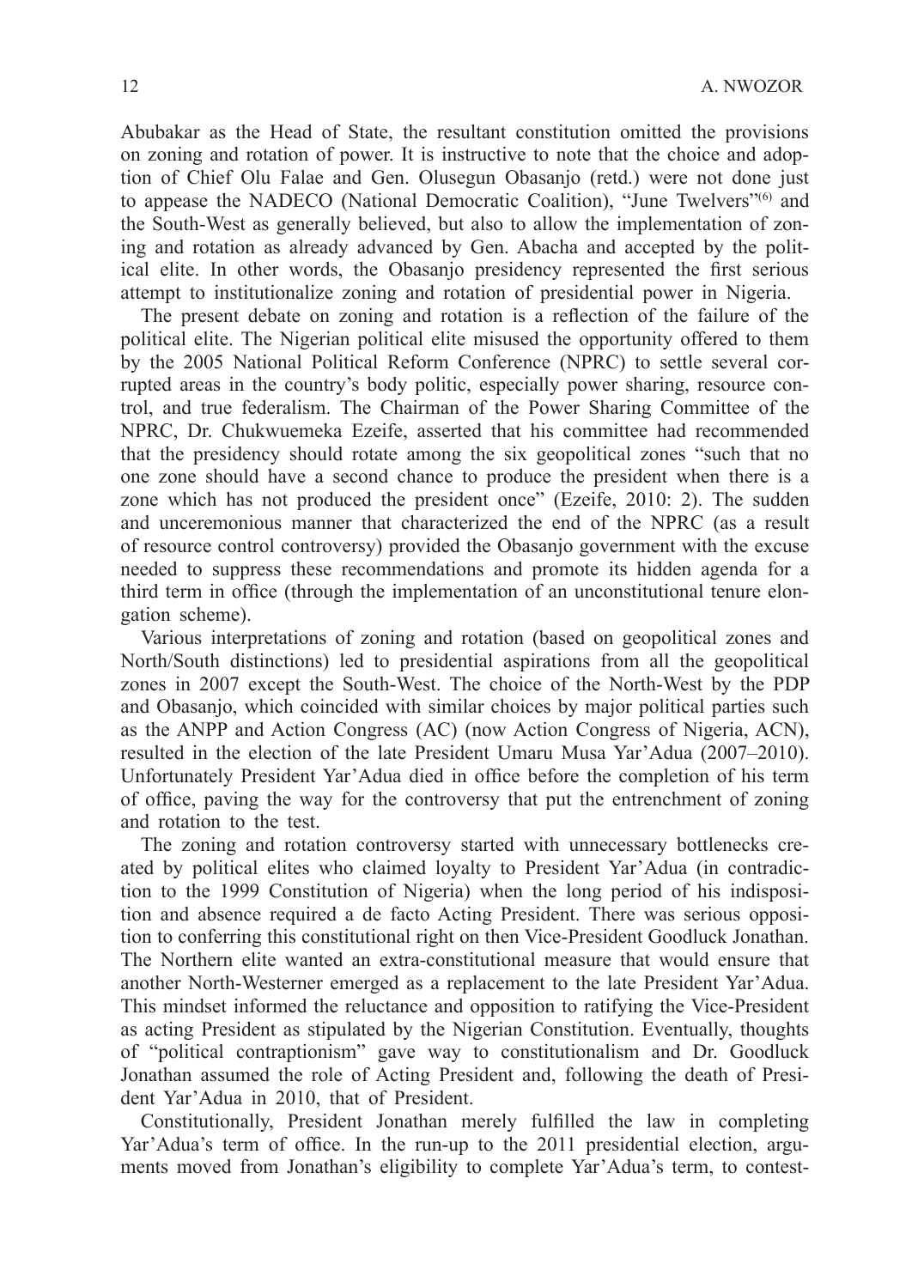ing the office based on zoning. The core of the zoning argument was that if President Jonathan ran, he would be breaking the "gentleman's agreement" on zoning and rotation of power. This argument employed an eclectic logic that hinged on constitutionalism, morality and integrity.

The only institutional documents that could be referred to for insight as to President Jonathan's eligibility were the 1999 Nigerian Constitution and the PDP constitution. The Nigerian Constitution guarantees every Nigerian the right to vie for any elective office, subject to meeting the stipulated conditions for that office. The PDP Constitution also recognizes this right, as well as the principles of zoning and rotation of power in the exercise of that right. The PDP constitution neither envisaged nor provided a leeway for a possible force majeure, and this formed the basis for the controversy about the presidential aspirations of President Goodluck Jonathan in 2011. However, the original intention of incorporating zoning and rotation into the PDP constitution was to give all six geopolitical zones of the country a chance to assume the presidency. A representative from every zone was expected to enjoy a four-year term in the presidency after which the race would be thrown open (Alli, 2010).

Even though former President Obasanjo did not keep to the four-year term outlined in the PDP convention on zoning and rotation of power, this recalcitrance did not invalidate the position of the party on a four-year term for each of the zones. In fact Obasanjo's second tenure was given to him at the discretion of the Expanded National Caucus of the PDP (Alli, 2010).

The Nigerian Constitution only guarantees a four-year term to the President (Section 135 (2), Nigerian Constitution, 1999). A second term is not automatic, and the President must receive a fresh mandate through re-election. Thus, a second term is only available to an incumbent. It was illogical for the North-West, or any zone that did not have incumbency, to insist on or argue for the exclusion of President Jonathan, or any candidate from the South, from the 2011 presidential election.

If we follow the intended meaning and purpose of zoning and rotation of power, as adopted by the Nigerian political elite, there needed not be any controversy about the presidential aspirations of Goodluck Jonathan. Indeed his presidential aspirations fell within the ambit of the real meaning of zoning and rotation. The North-West had taken its turn with the presidency of the late President Yar'Adua. Whether by North/South categorization or geopolitical zone structure, President Jonathan's ambitions did not imperil these principles; rather, they reinforced the concepts of zoning and rotation.

The 2011 presidential election provided the basis for testing various interpretations of zoning and power rotation. While the PDP fielded Goodluck Jonathan as its presidential candidate, who had earlier defeated Alhaji Atiku Abubakar in the party's primaries, other political parties fielded candidates from across the geopolitical zones. The frontline political parties then, especially the Congress for Progressive Change (CPC) and the Action Congress of Nigeria (ACN), presented General Muhammadu Buhari and Mr. Nuhu Ribadu, respectively, as their candidates. Both candidates are from the North-West zone.

The political strategy of the CPC and ACN was to take advantage of the seem-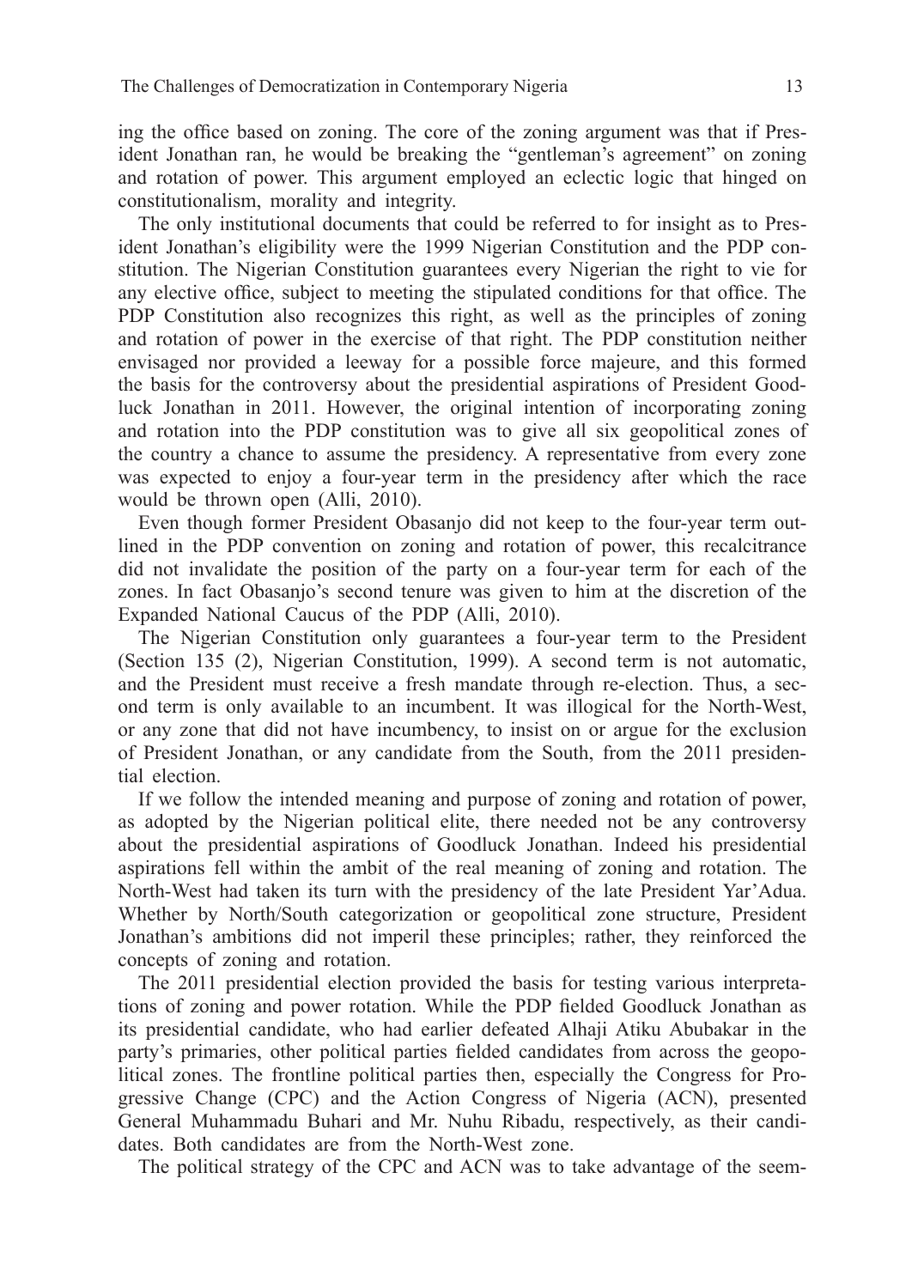ing discontent in Northern Nigeria, stemming from disagreements about zoning and power rotation, to gain electoral leverage. The PDP and Goodluck Jonathan won the April 21, 2011 presidential election, but this popular mandate of the President did not assuage disagreements about zoning. Rather it ignited violence across the Northern states of Nigeria, leading to the unfortunate deaths of over 800 people (Human Rights Watch, 2011). Some have suggested that the insecurity across Nigeria since 2011, especially terrorist activities orchestrated by the Boko Haram sect<sup>(7)</sup>, are rooted in feelings of marginalization<sup>(8)</sup> on the part of Northerners (Anya, 2012). But no conclusive evidence exists to validate this view.

A recent unification of opposition parties, namely the ACN, CPC, All Nigerian Peoples Party (ANPP), a section of All Progressive Grand Alliance (APGA), and others, to form the All Progressive Congress (APC), may provide the platform to wrestle power from the PDP in the 2015 general election. The question of zoning and power rotation may be the most serious problem for the unified party as President Jonathan is likely to contest for a second term.

### **CONCLUSION**

There is either a basic misunderstanding, or deliberate distortion, of the true meaning of zoning and rotation of power within the Nigerian polity. It is this basic misunderstanding that led Udenta to assert:

The fundamental barometer that will measure the political temperature of the nation remains President Jonathan's decision regarding his political future. If he decides to honour his party's zoning arrangement through an unequivocal declaration that his mandate ends in 2011, not to be renewed again in the next election cycle, he will open enormous governance space and shut down the dominant space politics now occupies in the polity. But if he remains undecided, for the moment, about his true presidential ambition or even states clearly that he will contest the 2011 presidential election on the platform of his party, the PDP, he will shut down the governance space and widen the space [that] bitter, acrimonious politics will occupy (Udenta, 2010: 6).

President Jonathan's 2011 presidential pursuits could not have imperilled zoning and rotation of power. The 1999 Nigerian Constitution guarantees only one four-year term, with an additional four-year term available to an incumbent upon re-election. Since President Jonathan successfully completed Yar'Adua's term of office, the North-West could be deemed to have legitimately completed its term. With that completion, the presidency was then available for contest by other geopolitical zones. The zoning and rotation controversy was only a manifestation of desperation by certain interested political elites in the twilight of their political careers, and of fear that when the cycle revolves to their zones again, they will be irredeemably past their prime. As is customary with the Nigerian elite, they have hidden under the canopy of ethnicity and regional marginalization to mask and advance their interests.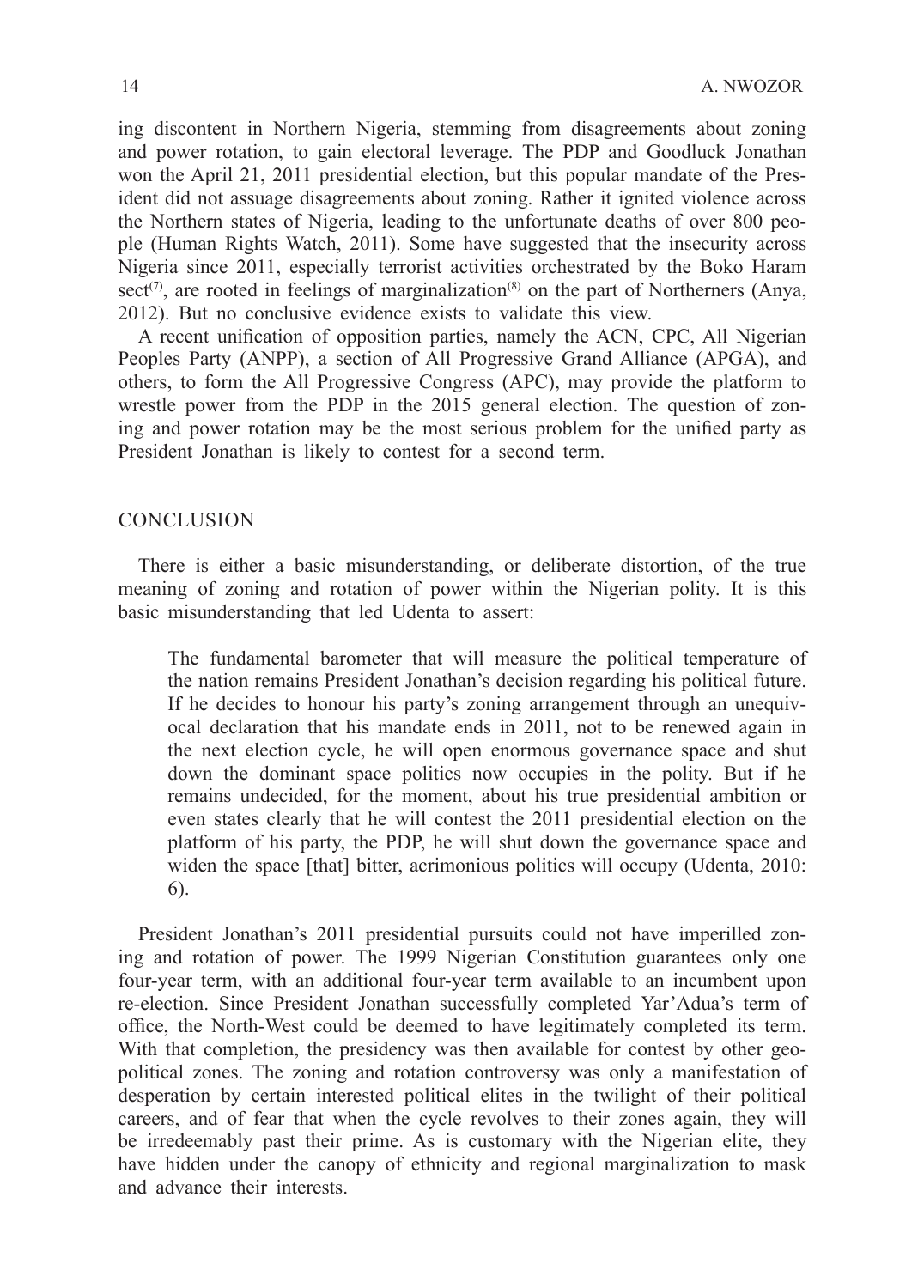### **NOTES**

- (1) Owing to the age bracket of most of these politicians, the devolution of presidential powers outside their geopolitical zones means the foreclosure of their presidential ambition. This is so because by the time power revolves back to their section of the country, they would be too old to contest for the presidency.
- (2) The six geopolitical zones are: North-Central comprising Benue, Kogi, Kwara, Nasarawa, Niger, and Plateau states; North-East comprising Adamawa, Bauchi, Borno, Gombe, Taraba and Yobe States; North-West comprising Jigawa, Kaduna, Kano, Katsina, Kebbi, Sokoto and Zamfara States; South-East comprising Abia, Anambra, Ebonyi, Enugu and Imo States; South-South comprising Akwa Ibom, Bayelsa, Cross River, Delta, Edo and Rivers State; and South-West comprising Ekiti, Lagos, Ogun, Ondo, Osun and Oyo States.
- (3) Late Chief Moshood Abiola was presumed to have won the presidential election held on 12 June, 1993 but the military junta of General Ibrahim Babangida (retd.) annulled the election, thus throwing the country into political chaos.
- (4) The consensus that led to the emergence of two Yoruba candidates as the nominees from the two political parties that contested the 1999 presidential election (the PDP and AD/ APP alliance) was not a product of any formal agreement among the various ethnic groups in Nigeria. The consensus was surreptitiously engineered by the then-military oligarchs, in alliance with their political counterparts, to compensate the Yoruba nation for the annulled 12 June, 1993 presidential election presumed to have been won by M.K.O Abiola, a Yoruba man. In actuality, consensus was inferred based on the fact that the only Northerner (Abubakar Rimi) who purchased the presidential nomination form of the PDP was refunded the money he paid, and barred from running on the party's platform.
- (5) Elite is a generic term used exclusively for the privileged segment of Nigerian society. Membership into this segment is determined by status, defined in terms of position, and the extent of resources and power wielded by an individual. It encompasses the topranking individuals and groups who are distinguished by their privileged status. The categorization of elite spans bureaucratic, political, intellectual, religious, and military segments of the society. In Nigeria there is no rigidity in elite configuration, as there is a robust circulation of elite, often based on alliances. The rentier system operating in Nigeria creates the necessary collaborative platform for achieving the acquisition of state power for continued political domination.
- (6) "June Twelvers" is a term used to depict individuals and groups who agitated for the revalidation of the 12 June, 1993 presidential election, which was presumed to have been won by the late M.K.O Abiola but was annulled by the military government of Ibrahim Babangida (1985–1993).
- (7) The Boko Haram sect is a terrorist group in Nigeria which has, since 2009, adopted suicide bombing, targeted assassination, and deployment of bombs against the State and its people to create a sense of insecurity in the polity. Boko Haram, literally means "western education is a sin." The group does not have a cohesive demand list; its cardinal quest is the advancement of Islam in Nigeria. Although there are no concrete landmarks to conclusively attribute political motives to the Boko Haram terrorist activities, the confession by President Goodluck Jonathan that many members of his cabinet, as well as law enforcement agencies, are sympathizers of Boko Haram could be regarded as implying that Boko Haram hides behind religious proclamations to pursue political objectives.
- (8) Marginalization refers to the interpretation by certain Northern politicians that, after the death of Umaru Yar'Adua in 2010, Nigeria's presidency should have continued to be occupied by a Northerner. The pattern of violence in northern Nigeria suggests that not all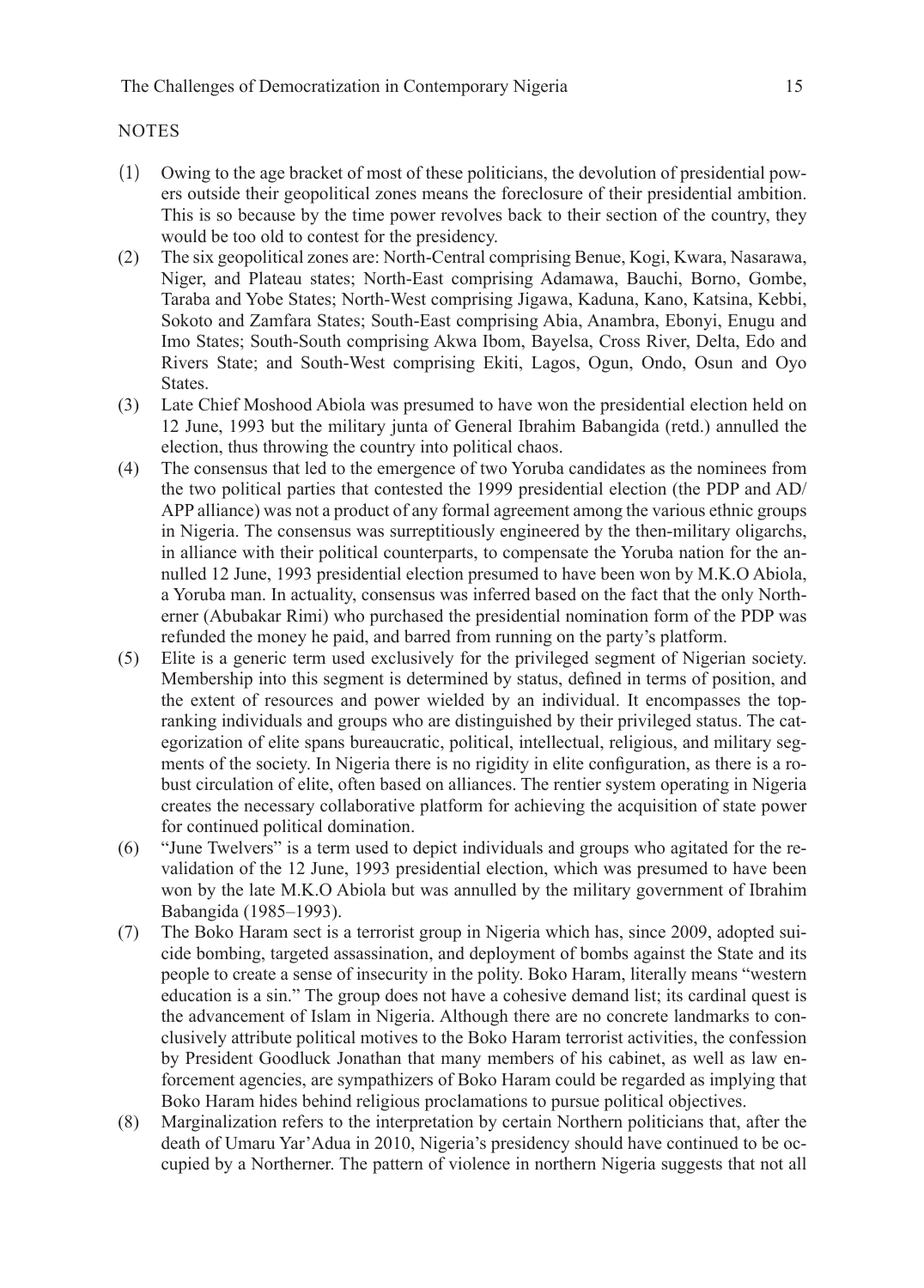violent movements emanated from feelings of marginalization. For instance, the Sharia riots that erupted across Northern Nigeria in the early 2000s had nothing to do with marginalization.

#### **REFERENCES**

- Abubakar, D. 2004. Leadership and the challenges of rebuilding a nation. In (A.A.B. Agbaje, L. Diamond & E. Onwudiwe, eds.) *Nigeria's Struggle for Democracy and Good Governance*, pp. 153–166. Ibadan University Press, Ibadan.
- Achebe, C. 1984. *The Trouble with Nigeria.* Heinemann Educational Publishers, Oxford.
- Agbaje, A. 1998. The ideology of power sharing: An analysis of content, context and intent. In (K. Amuwo, A. Agbaje, R.T. Suberu & G. Herault, eds.) *Federalism and Political Restructuring in Nigeria*, pp. 121–136. Spectrum Books, Ibadan.
- Agbaje A. 2010. Whose catalyst? Party politics and democracy in the fourth republic: From theory to denial. In (S. Adejumobi, ed.) *Governance and Politics in Post-military Nigeria: Changes and Challenges*, pp. 61–88. Palgrave Macmillan, New York.
- Ahmed, D. 2010. A decade of democracy, 1999–2009: Reflections on Nigeria's fourth republic. In (T.N. Sunday & T.Wuam, eds.) *The Fourth Republic in Nigeria: A Decade of Democratisation Reviewed*, pp. 22–36. Aboki Publishers, Makurdi.
- Ajaero, C. 2010. The zoning debate *Newswatch Magazine* (Nigeria). Online. http://www. newswatchngr.com/index2.php?option=com\_content&do\_pdf=1&id=2122 (Accessed 30 March 2012).
- Ake, C. 1981. *A Political Economy of Africa*. Longman Educational Publishers, Harlow, Essex.<br>
<sup>1996</sup>. *Is Africa Democratising?* Malthouse Press, Lagos.
- Alli, Y. 2010. How the zoning battle was won and lost in PDP. *The Nation* (Nigeria) Online. http://www.nigeriannewsservice.com/nns-news-archive/lead-stories/how-the-zoning-battle-was-won-and-lost-in-pdp (Accessed 23 March 2013).
- Amnesty International 2012. *Amnesty International Report 2012: The State of the World's Human Rights*. Amnesty International, London.
- Amuwo, K. 1998. Beyond the orthodoxy of political restructuring: The Abacha junta and the political economy of force. In (K. Amuwo, A Agbaje, R.T. Suberu & G. Herault, eds) *Federalism and Political Restructuring in Nigeria*, pp. 71–97. Spectrum Books, Ibadan.
- Anya, V. 2012. Making Nigeria ungovernable for president Jonathan. Daily Independent (Nigeria). Online. http://dailyindependentnig.com/2012/06/making-nigeria-ungovernablefor-president-jonathan/ (Accessed 30 March 2013).
- Babawale, T. 2007. *Nigeria in the Crises of Governance and Development*. Concept Publications Limited, Lagos.
- Coleman, J.S. 1986. *Nigeria: Background to Nationalism*. Broburg and Wistrom, Benin City.

Constitution of the Federal Republic of Nigeria, 1999. Federal Government Press, Lagos.

- Constitution of the Peoples Democratic Party (PDP), 1998. PDP, Abuja.
- Economic Commission for Africa 2009. African Governance Report II 2009. Oxford University Press, Oxford.
- Ejumudo, K.B.O. 2010. Social justice, democracy and cultural renewal in Nigeria. *Africana: A Journal of Ideas on Africa and the African Diaspora*, 4(1): 211–239.
- Ezeife, C. 2010. *The Babel on Zoning*. Paper presented at the conference on zoning and rotation of power organised by Spring Board Coalition, 15 August 2010, Enugu, Nigeria.
- Howarth, D. 2001. Democratic ideology. In (P.B. Clarke & J. Foweraker eds.) *Encyclopedia of Democratic Thought*, pp. 191–194. Routledge, London.
- Human Rights Watch 2011. *Nigeria: Post-election Violence Killed 800*. Online. http://www.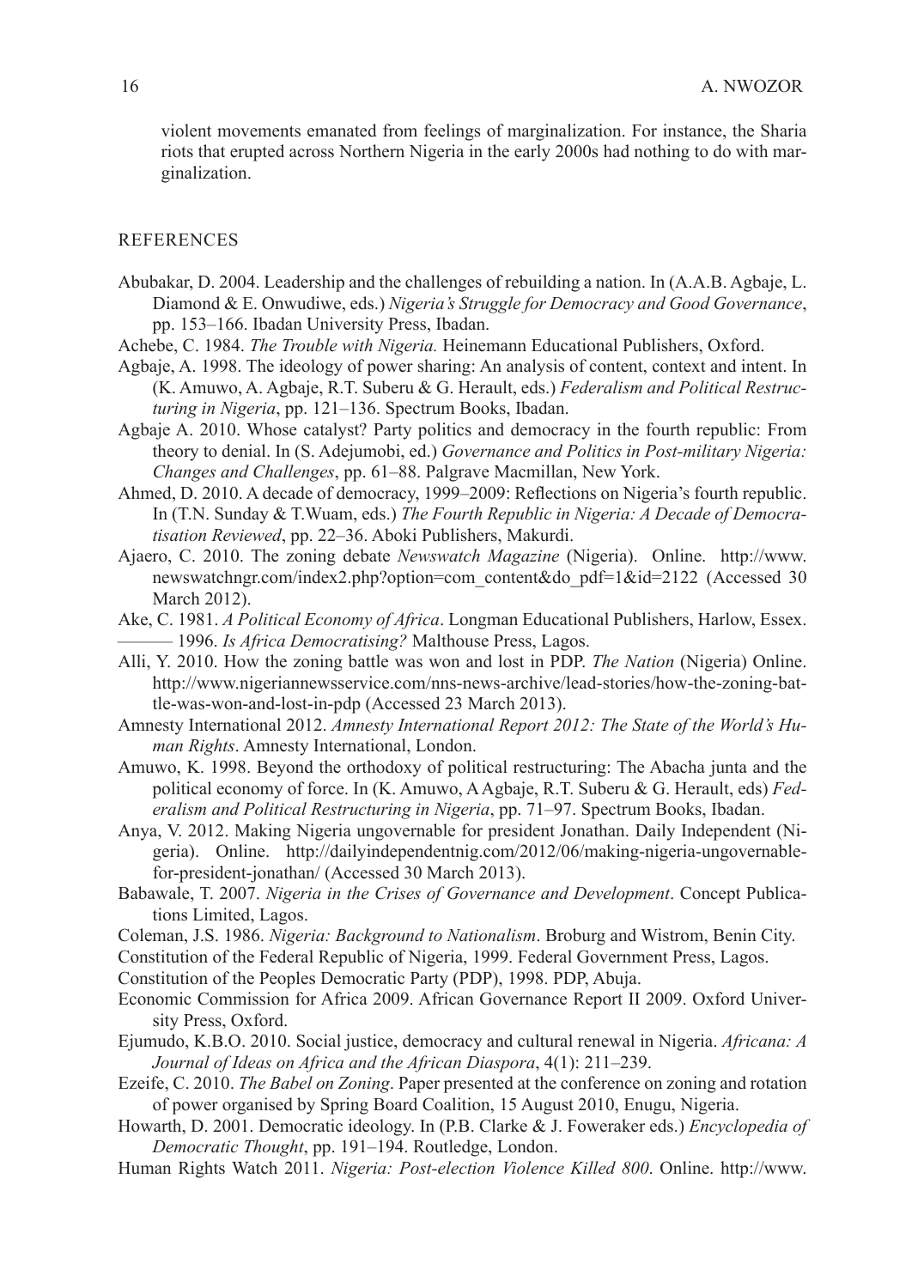hrw.org/news/2011/05/16/nigeria-post-election-violence-killed-800 (Accessed 22 March 2013).

- Huntington, S.P. 1991. *The Third Wave: Democratization in the Late Twentieth Century*. University of Oklahoma Press, Norman, Oklahoma.
- Ibeanu, O. 1999. *All the King's Men, All the King's Horsemen: Ethnicity and Politics in Nigeria Under Abacha*. Paper presented at the Institute of African Studies, University of Nigeria Nsukka, 13 May 1999, Nsukka, Nigeria.
- Igwe, O. 2002. *Politics and Globe Dictionary*. Jamoe Enterprises Nigeria, Enugu.
- Ikpeze, N.I., C.C. Soludo & N.N. Elekwa 2004. Nigeria: The political economy of the policy process, policy choice and implementation. In (C.C. Soludo, O. Ogbu & H. Chang, eds.) *The Politics of Trade and Industrial Policy in Africa: Forced Consensus?*, pp. 341–366. Africa World Press, Trenton N.J / IDRC, Ottawa.
- Mimiko, F.N.O. 2006. Census in Nigeria: The politics and the imperative of depoliticisation for sustainable democracy. In (E.O. Ojo, ed.) *Challenges of Sustainable Democracy in Nigeria*, pp. 95–101. John Archers Publishers limited, Ibadan.
- Minahan, J. 2002. *Encyclopaedia of the Stateless Nations: Ethnic and National Groups Around the World, Vol. Iv S-Z*. Greenwood Press, Westport, CT.
- Nnoli, O. 2003. *Introduction to Politics.* Pan African Centre for Research on Peace and Conflict Resolution (PACREP), Snaap Press. Enugu, Nigeria.
- Nwala, T.U. 1997. *Nigeria: Path to Unity & Stability*. Niger Books and Publishing, Nsukka.
- Nwala, T.U & J. Ogbonna 2010. *Position of the Eastern Peoples Forum on the Issues of Zoning and Rotation as They Affect the Right of President Jonathan to Contest 2011 Presidential Election*. Position paper of the Eastern Peoples Forum sent to the chairman of the Peoples Democratic Party. p. 3. 10 August, 2010.
- Ojiako, J.O. 1981. *Nigeria: Yesterday, Today, and ...?* Africana Educational Publishers (Nig.), Onitsha.
- Oladeji, A. 2006. Federalism, resource control and the future of democracy in Nigeria. In (E.O. Ojo, ed.) *Challenges of Sustainable Democracy in Nigeria*, pp. 281–299. John Archers Publishers, Ibadan.
- Olaitan, W.A. 1998. Rotational presidency and state-building in Nigeria. In (K. Amuwo, A. Agbaje, R.T. Suberu & G. Herault, eds.) *Federalism and Political Restructuring in Nigeria*, pp. 137–146. Spectrum Books, Ibadan.
- Omotola, J.S. 2010. Elections and democratic transition in Nigeria under the fourth republic. *African Affairs*, 109(437): 535–553.
- Onimode, B. 1983. Critical issues in the reproduction of underdevelopment. In (I. Osayimwese, ed.) *Development Economics and Planning: Essays in Honour of Ojetunji Aboyade*, pp. 58–75. Unibadan Publishing Consultants, Ibadan.
- Onwudiwe, E. 2004. Geopolitical zones and the consolidation of democracy. In (A. Agbaje, L. Diamond & E. Onwudiwe, eds.) *Nigeria's Struggle for Democracy and Good Governance*, pp. 267–276. Ibadan University Press, Ibadan.
- Osaghae, E.E. 1998. *Crippled Giant: Nigeria Since Independence*. C. Hurst, London.
- Samuel, K. 2007. *Political Transitions in Nigeria: 1999–2003: Commentaries on Selected Themes.* Malthouse Press limited, Lagos.
- Suberu, R.T. 1998. State creation and the political economy of Nigerian federalism. In (K. Amuwo, A. Agbaje, R.T. Suberu & G. Herault, eds.) *Federalism and Political Restructuring in Nigeria*, pp. 276–295. Spectrum Books, Ibadan.
- Udenta, O.U. 2010. *Rotation of Power and Igbo Possibility: Toward the 2015 Presidency Project*. Journalism, Abuja.